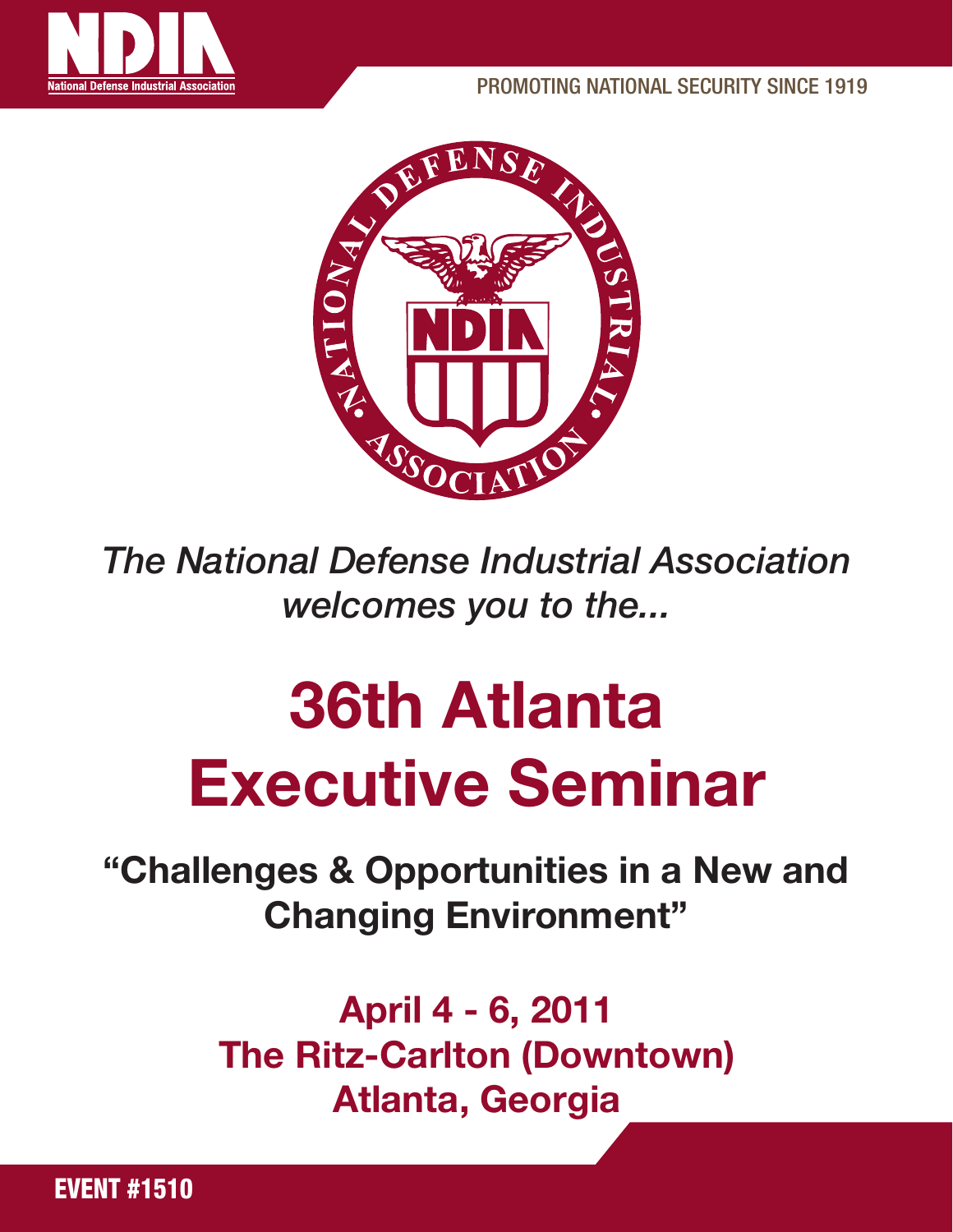### Monday, April 4, 2011

5:00 PM - 7:00 PM **Registration/Mixer**<br>Ballroom Pre-Function Area (Lower Level)

#### Tuesday, April 5, 2011

7:00 AM **Registration/Continental Breakfast** Pre-function Area (Lower Level)

#### 8:00 AM **Opening Remarks**

 Lieutenant General Lawrence P. Farrell, Jr., USAF (Ret) President & Chief Executive Officer National Defense Industrial Association

#### 8:15 AM Guest Presentation: Defense Efficiencies

**The Honorable Frank Kendall**<br>Principal Deputy Under Secretary of Defense for<br>Acquisition, Technology and Logistics, OSD

#### 9:15 AM **ASAALT Perspective**

**The Honorable Malcolm R. O'Neill**<br>Assistant Secretary of the Army (Acquisition, Logistics and Technology) and Army Acquisition Executive

#### 9:45 AM **AMC Perspective**

 General Ann E. Dunwoody, USA Commanding General U.S. Army Materiel Command

10:15 AM BREAK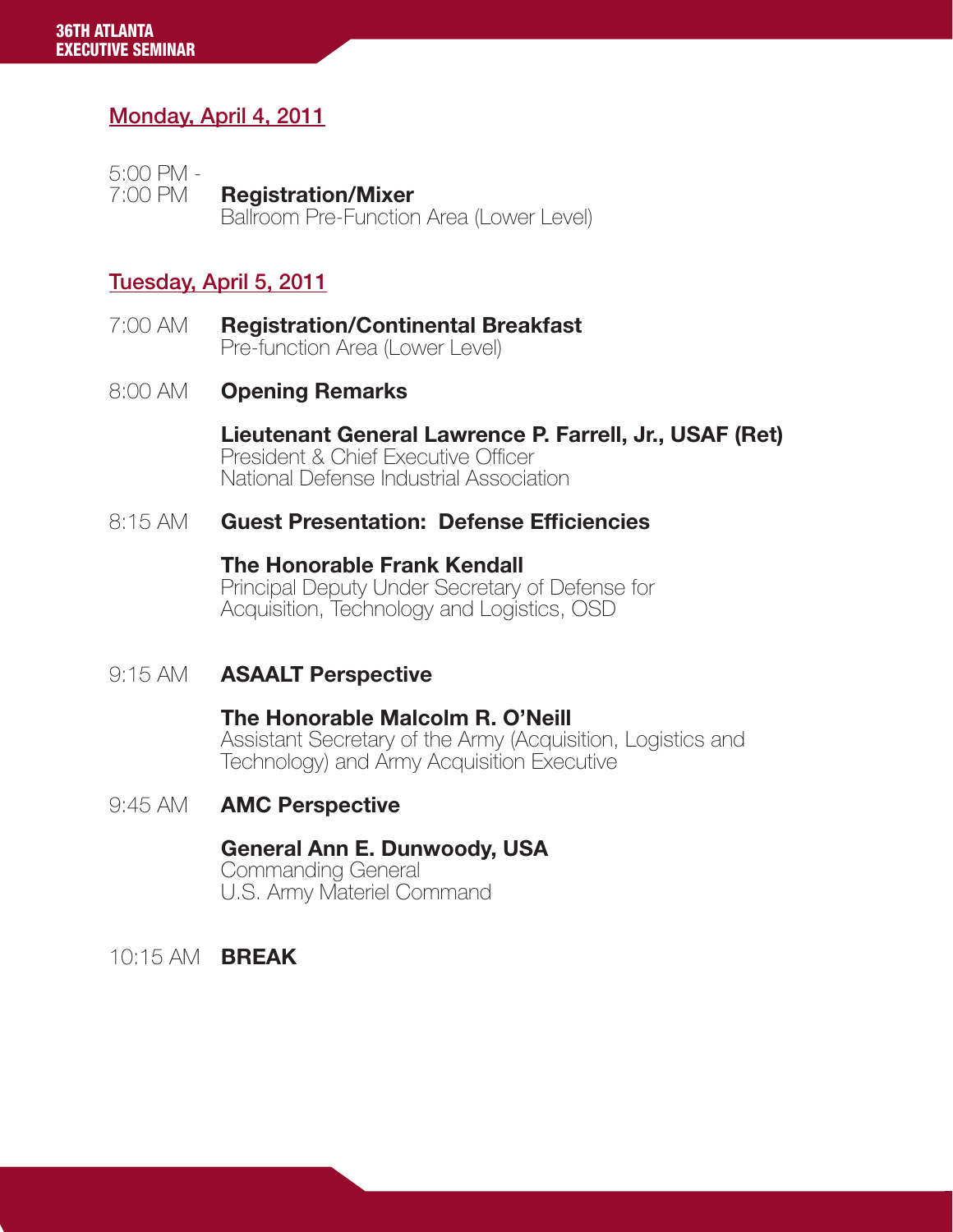#### Tuesday, April 5, 2011 cont.

#### 10:30 AM Economic Conditions Affecting Defense

**Mr. Pierre Chao**<br>Managing Partner and Co-Founder<br>Renaissance Strategic Advisors

#### 11:15AM Army of the Future

# **Brigadier General Edward P. Donnelly, Jr., USA**<br>Director, Joint & Futures

Office of the Deputy Chief of Staff, G-8, United States Army

#### 11:45 AM Army Budget Outlook

**Major General Phillip E. McGhee, USA**<br>Director, Army Budget, Office of the Assistant Secretary of the Army<br>(Financial Management & Comptroller)

#### 12:15 PM Move to Lunch (Plaza Ballroom 2nd Floor)

12:30 PM LUNCH

#### 2:00 PM Forrestal Award Presentation to Robert J. Stevens, Chairman and Chief Executive Officer, Lockheed Martin Corporation

 Lieutenant General Lawrence P. Farrell, Jr., USAF (Ret) President & Chief Executive Officer National Defense Industrial Association

#### 2:15 PM Defense Industry Reflections and Insights

#### Mr. Robert J. Stevens

Chairman and Chief Executive Officer, Lockheed Martin Corporation

2:45 PM Outlook for the U.S. Army -- A Congressional Perspective

#### Mr. Bernard P. Ingold

Principal Deputy, Office of the Chief Legislative Liaison United States Army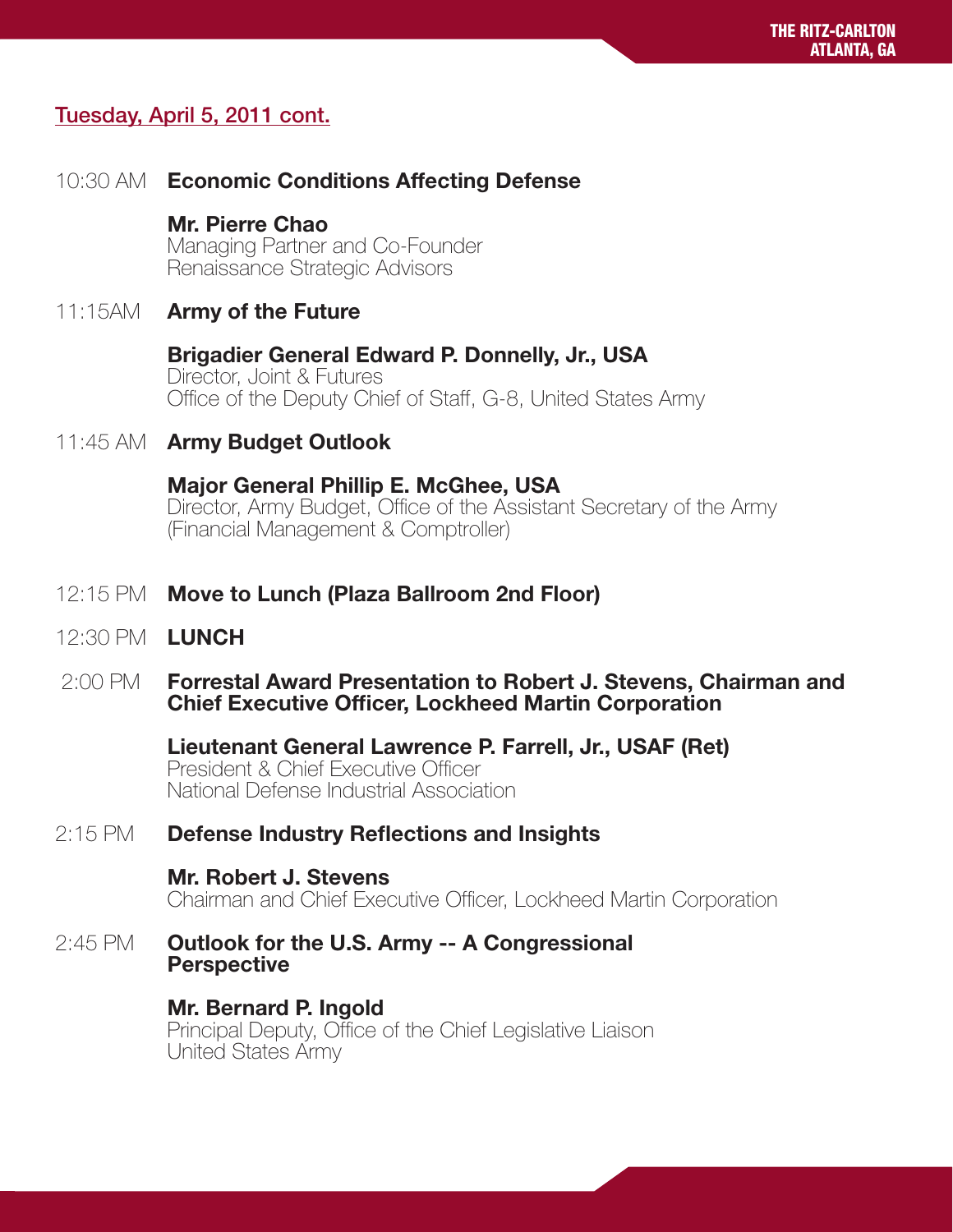#### Tuesday, April 5, 2011 cont.

- 3:15 PM BREAK
- 3:30 PM **Contracting Challenges Panel** 
	- **Chair: Mr. Jeffrey P. Parsons**<br>Executive Director<br>U.S. Army Contracting Command
	- Panel: Mr. Shay Assad **Director**  Office of the Secretary of Defense Defense Procurement and Acquisition Policy

#### Mr. Lee Thompson

 Deputy Assistant Secretary of the Army for Strategic Communications and Business Transformation, Office of the Assistant Secretary of the Army (Acquisition, Logistics & Technology)

# Mr. Patrick Fitzgerald

**Director** Defense Contract Audit Agency

#### Mr. James Russell

 Deputy Director Defense Contract Management Agency

5:00 PM Transition to Reception

#### 5:30 PM - Reception Honoring Army Leadership & Corporate 7:00 PM Executives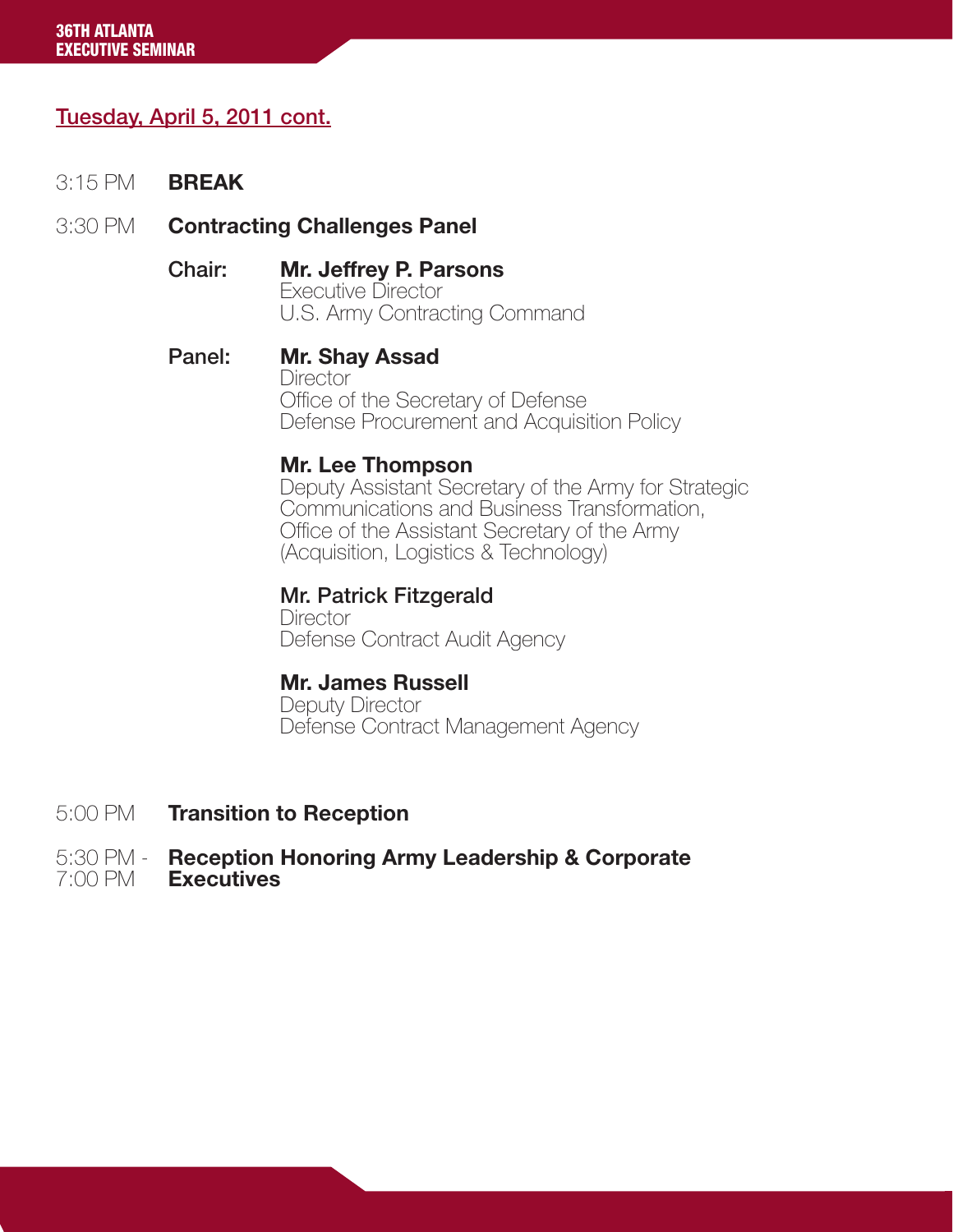#### Wednesday, April 6, 2011

- 7:00 AM Continental Breakfast
- 7:55 AM Opening Remarks

Lieutenant General Lawrence P. Farrell, Jr., USAF (Ret)<br>President & Chief Executive Officer National Defense Industrial Association

8:00 AM Report On 2010 Army Acquisition Review

General David M. Maddox, USA (Ret)

- 9:00 AM **BREAK**
- 9:15 AM Progress Report on Achieving Efficiency and Productivity Initiatives

#### Ms. Teresa W. Gerton

 Executive Deputy to the Commanding General U. S. Army Materiel Command

#### Mr. Thomas E. Mullins

 Deputy Assistant Secretary of the Army (Plans, Programs & Resources), Office of the Assistant Secretary of the Army (Acquisition, Logistics & Technology)

#### Mr. Robert T. Murphy

 Executive Vice President Products Sector, BAE Systems, Inc.

10:45 AM Future AMC Workload and Industry Partnership **Opportunities** 

> Mr. James C. Dwyer Deputy Chief of Staff for Logistics, G-4 U.S. Army Materiel Command

#### 11:15 AM **Closing Remarks**

#### Lieutenant General Lawrence P. Farrell, Jr., USAF (Ret)

 President & Chief Executive Officer National Defense Industrial Association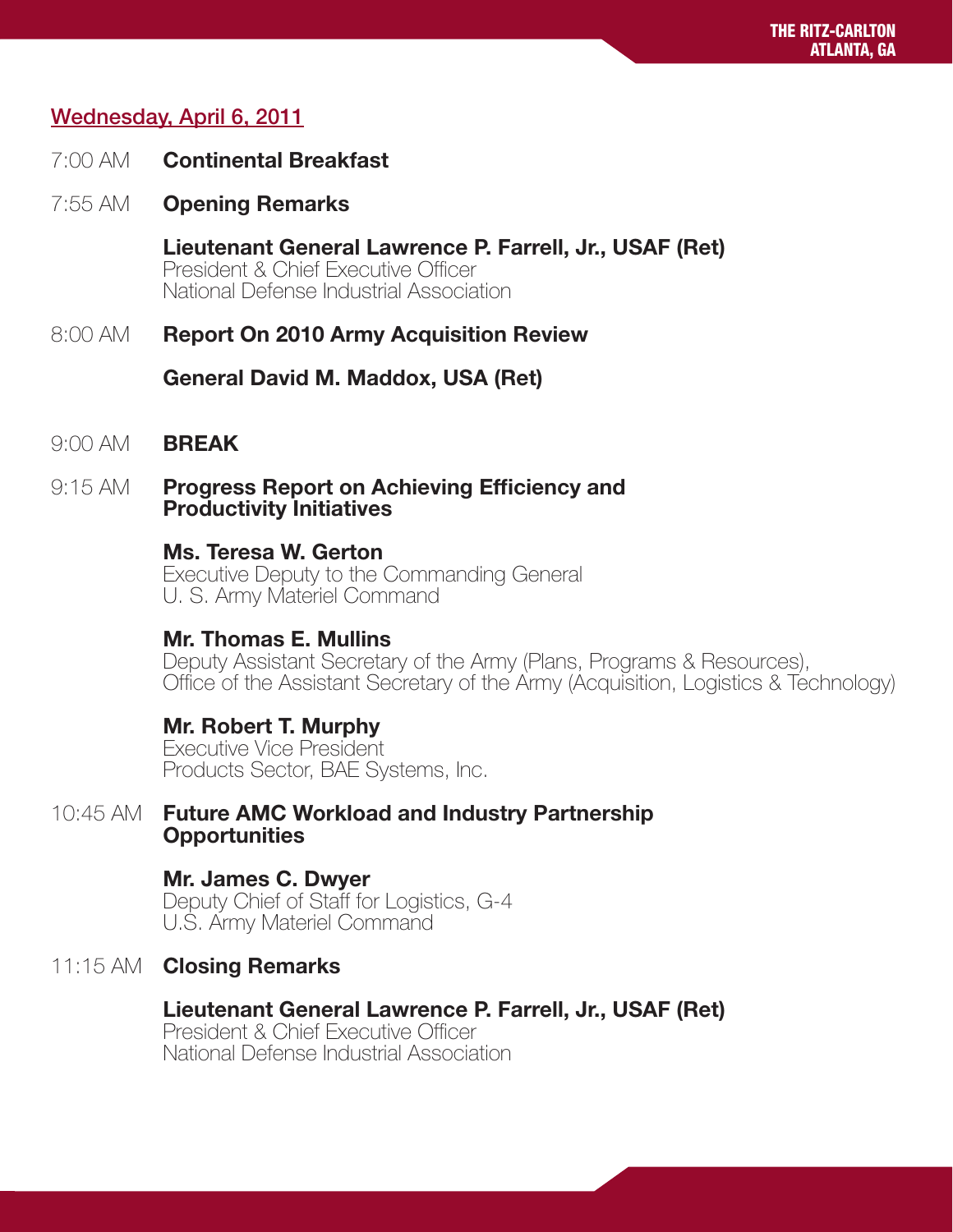#### Mr. Shay Assad Director, Defense Procurement and Acquisition Policy



Mr. Shay Assad assumed the role of director on April 3, 2006. As the Director of DPAP, he is responsible for all acquisition and procurement policy matters in the Department of Defense (DoD). He serves as the principal advisor to the Under Secretary of Defense for Acquisition, Technology and Logistics (AT&L), Deputy Under Secretary of Defense for Acquisition and Technology (A&T), and the Defense Acquisition Board on acquisition/procurement strategies for all major weapon systems programs, major automated information systems programs, and services acquisitions. He is responsible for procurement/sourcing functional business process requirements in the Department's Business Enterprise Architecture (BEA) and Enterprise Transition Plan (ETP). Mr. Assad is DoD's advisor for competition, source selection, multiyear contracting, warranties, leasing and all international contracting matters. He is the functional leader for Contracting within the Department of Defense and he is also responsible for overseeing all Strategic Sourcing activities

within the Department of Defense.

Before assuming this position, Mr. Assad was the Assistant Deputy Commandant, Installations and Logistics (Contracts), Headquarters, Marine Corps, Washington, D.C. He had held the position as the Marine Corps' senior civilian contracting official since June 2004.

Upon graduating with distinction from the U.S. Naval Academy in 1972, he served two tours of duty aboard U.S. Navy destroyers and won recognition as Outstanding Junior Officer, Fifth Naval District. He then served as a Naval Procurement Officer at the Naval Sea Systems Command, where he was responsible for the negotiation and administration of the Aegis Weapons Systems engineering and production contracts.

In 1978, Mr. Assad began working for the Raytheon Company. Between 1978 and 1994 he served in several increasingly responsible contract management positions in Raytheon's largest Electronics and Missile divisions gaining extensive experience in defense, commercial and international contracting. He was intimately involved in numerous major programs such as PATRIOT, HAWK, AMRAAM, PAVE PAWS, BMEWS, Standard Missile, Aegis ER, Sparrow and Ballistic Missile Defense. In 1994, he was promoted to Vice President - Director of Contracts for Raytheon, and was subsequently promoted to Senior Vice President, Contracts in 1997. As such, he was responsible for the contract negotiation and administration activities (\$20 Billion) in all of Raytheon's businesses - both government and commercial.

In addition to his contracting duties, Mr. Assad was given numerous program and business management special assignments by Raytheon's Executive Office. These assignments spanned participation in all three of Raytheon's major operating businesses - Government, Aviation, and Engineering and Construction. In 1998 he was promoted to Executive Vice President and served as the Chief Operating Officer and subsequently, as the Chairman and Chief Executive Officer of Raytheon's Engineering and Construction (RE&C) business. RE&C was a \$2.7 billion international company with more than 15,000 professional and craft employees, 24 product lines and 11 major offices worldwide. After his retirement from the Raytheon Company, in 2001, Mr. Assad established a small business primarily providing consulting and retail services.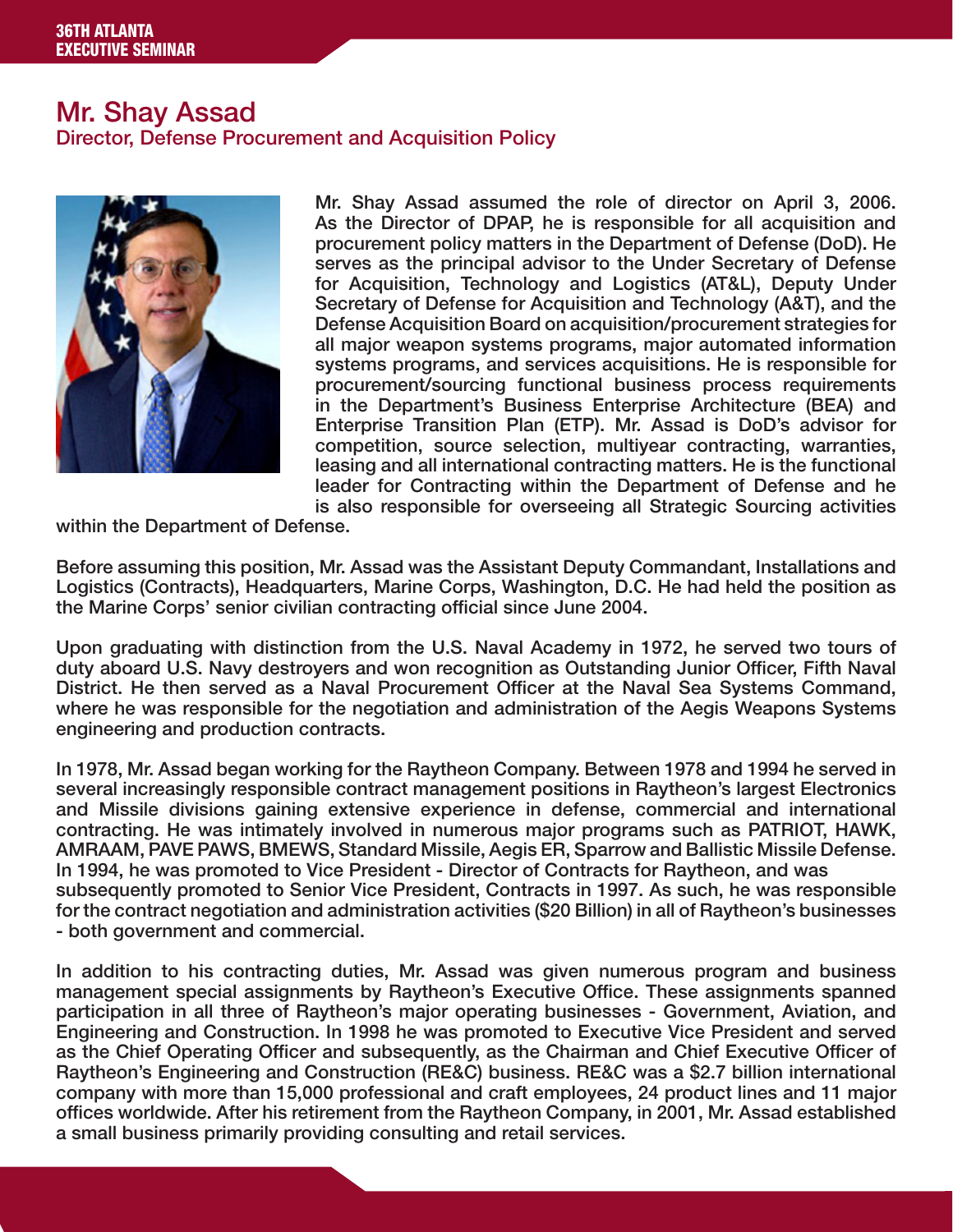#### Major General Barry D. Bates, USA (Ret) Vice President, Operations, National Defense Industrial Association



Major General Barry D. Bates, USA (Ret) prior to retirement from the United States Army on 1 January 2003 , served as the Commander, 19th Theater Support Command, Eighth U.S. Army, Republic of Korea In this capacity he was responsible for logistics support and installation management for U.S. Army forces in Korea, as well as for planning wartime logistics to support U.S. Army units deploying to Korea in the event of hostilities.

Previous positions held include Commander, Army and Air Force Exchange Service, Dallas, Texas; G4, Eighth U.S. Army / J4, U.S. Forces Korea / Deputy C4, Combined Forces Command (ROK/ US), Republic of Korea; and Vice Commander, Army and Air Force Exchange Service, Dallas, Texas.

During his 32 years of military experience, General Bates has held a variety of command and staff positions in both the continental United

States and overseas, serving multiple tours of duty in a joint command environment. He has held both command and staff positions in supply, maintenance and field services organizations, and in the Army's Training and Doctrine Command.

General Bates is a graduate of Oklahoma State University with a BS in Business and holds an MS Degree in Logistics Management from the Florida Institute of Technology. He is a graduate of the Industrial College of the Armed Forces and has been recognized as a Certified Professional Logistician by the Society of Logistics Engineers.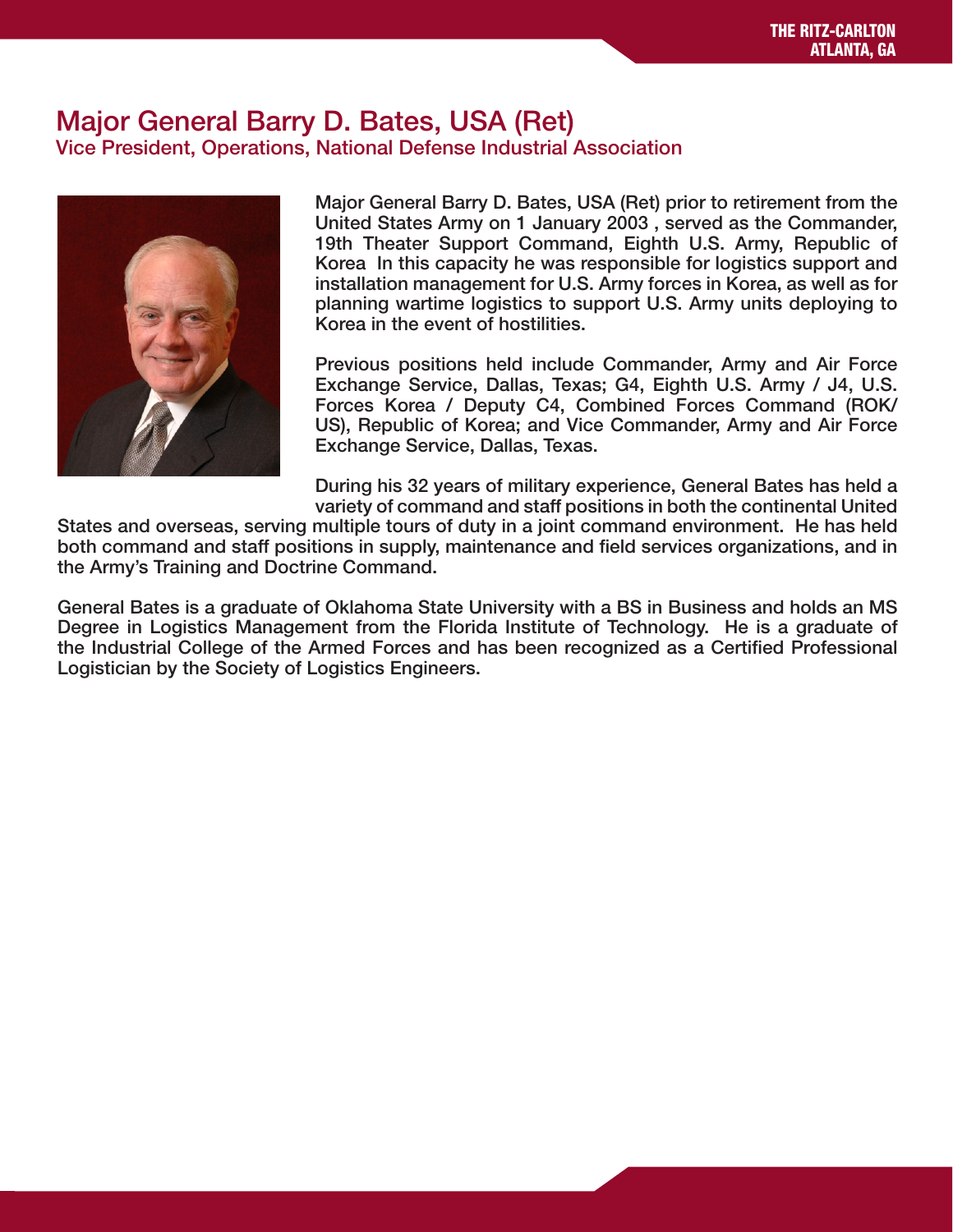#### Mr. Pierre A. Chao Managing Partner, Renaissance Strategic Advisors



Pierre Chao is a Managing Partner and co-founder of Renaissance Strategic Advisors, a strategy and financial advisory firm. Pierre brings over 20 years of management consulting, investment banking and policy expertise in the aerospace/defense industry.

He is also a Senior Associate at the Center for Strategic and International Studies, a Washington D.C.-based, non-partisan defense and foreign policy think tank. He was a Senior Fellow and Director of Defense-Industrial Initiatives at CSIS from 2003-2007. At CSIS he directed a team of five focused on policy issues related to the defense-industrial base, including defense industrial policy, acquisition reform, trans-Atlantic relations, export controls, and technology/innovation policy.

Before joining CSIS in 2003, Pierre was a managing director and senior aerospace/defense analyst at Credit Suisse First Boston from

1999-2003, where he was responsible for following the U.S. and global aerospace/defense industry. He remained a CSFB independent senior adviser from 2003-2006.

Prior to joining CFSB, Pierre was the senior aerospace/defense analyst at Morgan Stanley Dean Witter from 1995-1999. He served as the senior aerospace/defense industry analyst at Smith Barney during 1994 and as a director at JSA International, a Boston/Paris-based managementconsulting firm that focused on the aerospace/defense industry (1986-88, 1990-93). Pierre was also a co-founder of JSA Research, an equity research boutique specializing in the aerospace/ defense industry. Before signing on with JSA, he worked in the New York and London offices of Prudential-Bache Capital Funding as a mergers and acquisitions banker focusing on aerospace/ defense (1988-90).

Over the course of his Wall Street career, Pierre participated in 31 aerospace/defense equity offerings/IPOs raising \$11.7 billion and dozens of buy-side and sell-side M&A assignments. In addition, Pierre garnered numerous awards while working on Wall Street. Institutional Investor ranked Pierre's team the number one global aerospace/defense group every year eligible from 2000-02 and he was on the Institutional Investor All-America Research Team every year eligible from 1996-2002. He was ranked the number one aerospace/defense analyst by corporations in the 1998-2000 Reuters Polls, the number one aerospace/defense analyst in the 1995-99 Greenwich Associates polls, and appeared on the Wall Street Journal All-Star list in four of seven eligible years.

He was a member of the 2005 Defense Board Summer Study (Assessment of Transformation), 2006 DSB Summer Study (Strategic Technology Vectors), the 2006/2007 DSB Task Force on the Health of the Defense Industry, the 2007/2008 Defense Business Board Capability Requirements Identification and Development Processes study, the 2007/2008 DBB Task Force on Relations with the Industrial Base and the 2008 DBB study on Export Control Best Practices. He was also a member of a National Research Council study on Critical Technology Accessibility (2006) and a member of an Army Science Board task force on Use of Venture Capital (2001). In 2000, Pierre was appointed by President Clinton to the Presidential Commission on Offsets in International Trade. He is also a guest lecturer at the National Defense University and an Intermittent Professor at the Defense Acquisition University.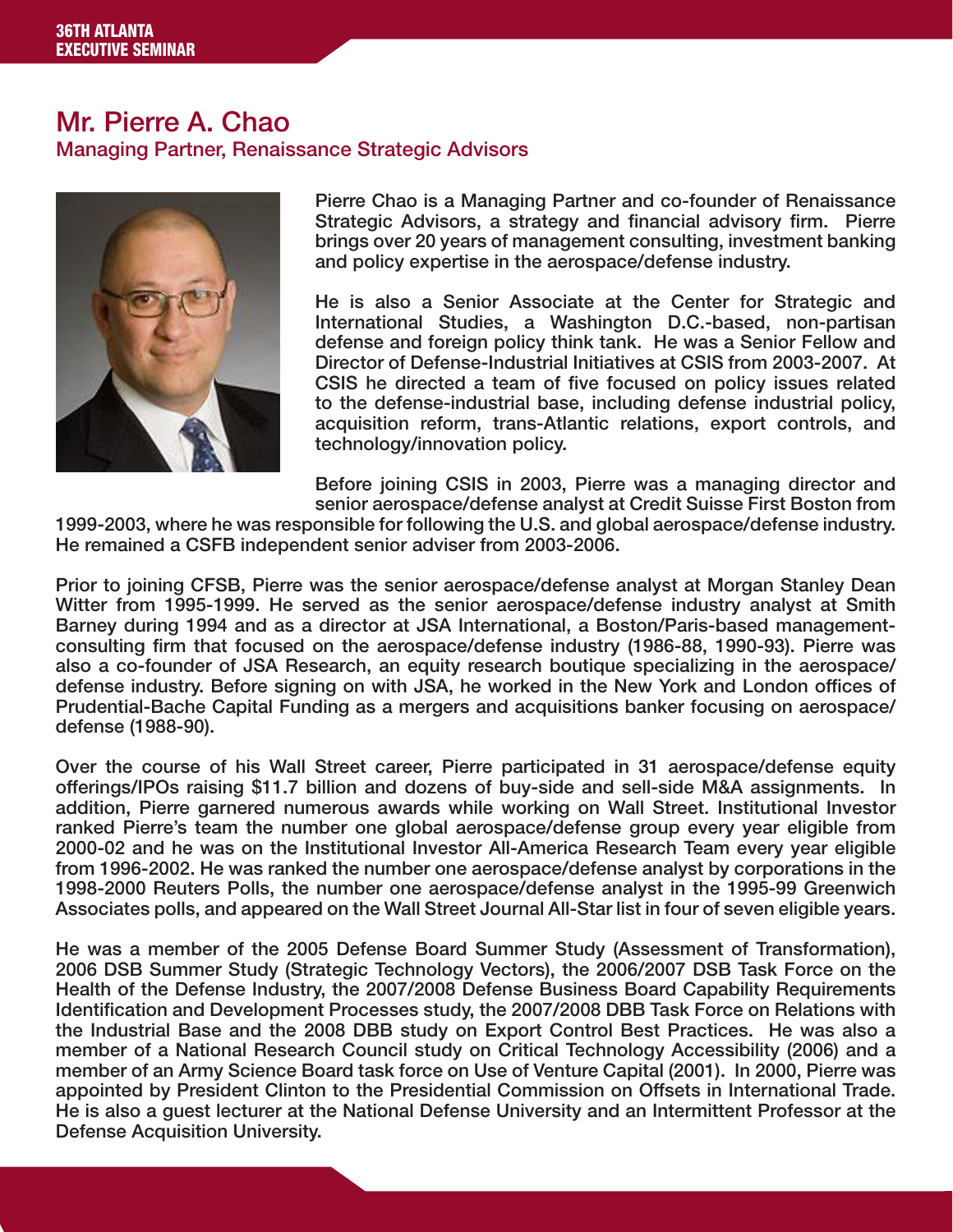#### Brigadier General Edward P. Donnelly, Jr., USA Director, Joint & Futures, Office of the Deputy Chief of Staff, G-8



#### SOURCE OF COMMISSIONED SERVICE USMA

EDUCATIONAL DEGREES United States Military Academy – BA – No Major Webster University – MA – Management United States Army Command and General Staff College – MMAS – Military Science University of Missouri – MPA – Public Administration Suffolk University – JD – International Law United States Army War College – MA – Strategic Studies

MILITARY SCHOOLS ATTENDED Armor Officer Basic and Advanced Courses Armed Forces Staff College United States Army Command and General Staff College United States Army War College

|                    | <b>PROMOTIONS</b><br>2LT<br>1LT<br><b>CPT</b><br><b>MAJ</b><br><b>LTC</b><br><b>COL</b><br><b>BG</b> |            |    | <b>DATE OF APPOINTMENT</b><br>7 Jun 78<br>7 Jun 80<br>1 Jan 82<br>1 Mar 90<br>1 Jan 95<br>1 Jul 02<br>8 Dec 08                                                                                                    |
|--------------------|------------------------------------------------------------------------------------------------------|------------|----|-------------------------------------------------------------------------------------------------------------------------------------------------------------------------------------------------------------------|
| <b>FROM</b><br>Apr | 79                                                                                                   | TO<br>Sep  | 81 | <b>ASSIGNMENT</b><br>Platoon Leader, later Executive Officer, A Company, later S-3 (Air), 4th<br>Battalion, 64th Armor, 3d Infantry Division (Mechanized), United States<br>Army Europe and Seventh Army, Germany |
| Sep                | 81                                                                                                   | Apr        | 83 | Commander, B Company, 4th Battalion, 64th Armor, 3d Infantry Division<br>(Mechanized), United States Army Europe and Seventh Army, Germany                                                                        |
| Apr                | 83                                                                                                   | <b>Dec</b> | 83 | S-3 (Air), 3d Brigade, 3d Infantry Division (Mechanized), United States<br>Army Europe and Seventh Army, Germany                                                                                                  |
| Jan                | 84                                                                                                   | Jul        | 84 | Student, Armor Officer Advanced Course, United States Army Armor<br>School, Fort Knox, Kentucky                                                                                                                   |
| Jul                | 84                                                                                                   | Aug        | 87 | Project Officer, later Program Manager, United States Army Combined<br>Arms Training Activity, Fort Leavenworth, Kansas                                                                                           |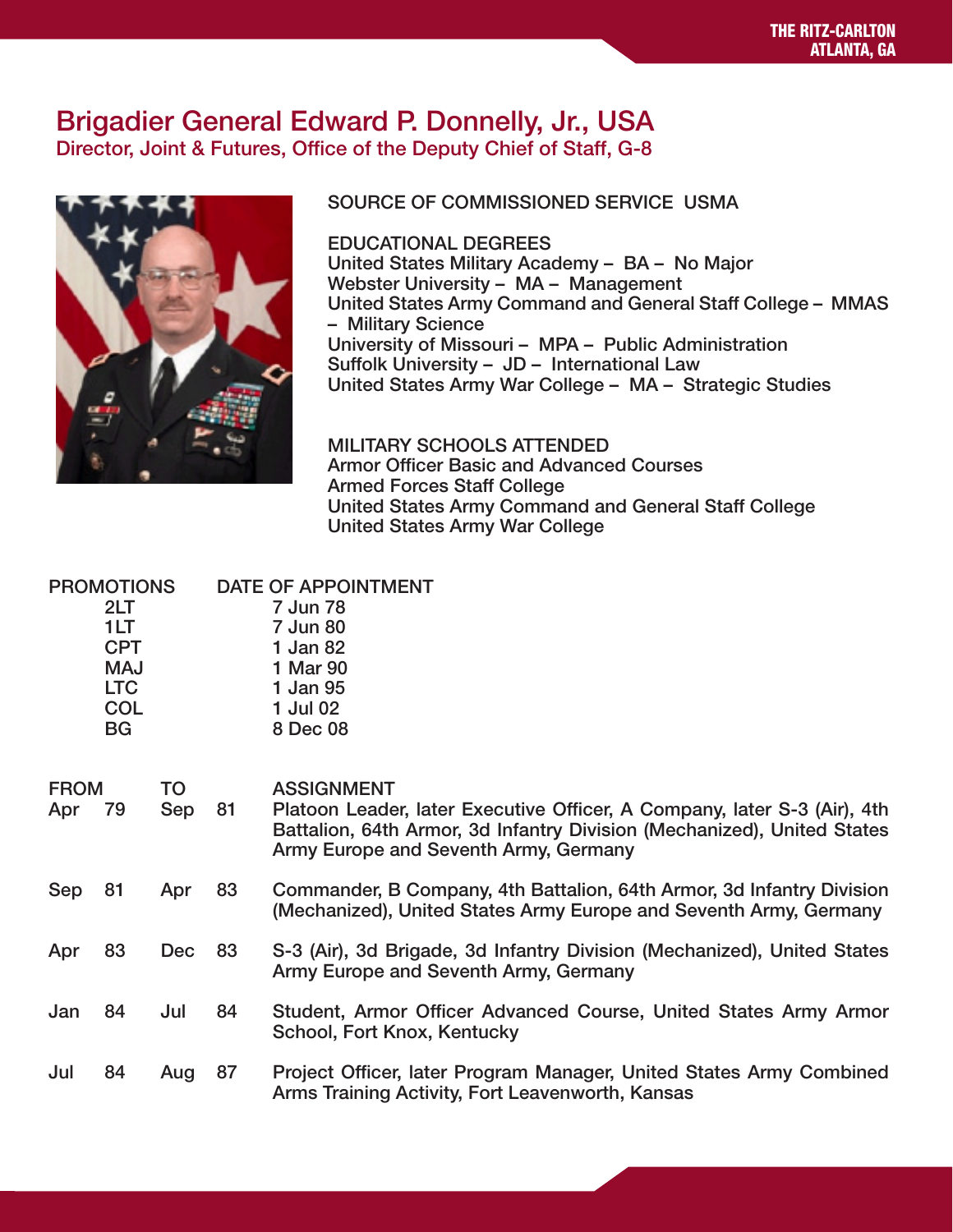# General Ann E. Dunwoody, USA

Commanding General, United States Army Materiel Command



General Ann E. Dunwoody assumed the duties as the U.S. Army Materiel Command's Commanding General on November 14, 2008. AMC is one of the largest commands in the Army, with more than 61,000 employees in 149 locations worldwide, including more than 30 states and 50 countries.

General Dunwoody received a direct commission as a Quartermaster officer in 1975, after graduating from the State University of New York at Cortland. She later earned a Master of Science Degree in Logistics Management from the Florida Institute of Technology in 1988 and a Master of Science Degree in National Resource Strategy from the Industrial College of the Armed Forces in 1995.

Her command assignments include: the 226th Maintenance Company Fort Sill, OK; 5th QM Detachment (ABN) Kaiserslautern, Germany; the 407th Supply and Service Battalion/ 782d Main Support Battalion

(MSB) Fort Bragg, NC; the 10th Division Support Command (DISCOM) Fort Drum, NY; the 1st Corps Support Command Fort Bragg, NC; the Military Traffic Management Command (MTMC)/ Military Surface Deployment and Distribution Command (SDDC) Alexandria, VA; and the Combined Arms Support Command (CASCOM) Fort Lee, VA. She most recently served as AMC's Deputy Commanding General.

Her key Staff Assignments include 82d Division Parachute officer; strategic planner for the Chief of Staff of the Army (CSA); Executive Officer to the Director, Defense Logistics Agency; and Deputy Chief of Staff for Logistics G-4. She deployed with the 82d as the Division Parachute Officer for Desert Shield and Desert Storm from September 1990 to March 1991, and in 2001, as 1st COSCOM Commander she deployed the Log Task Force in support of OEF1 and stood up the Joint Logistics Command in Uzbekistan in support of CJTF-180. As Commander of SDDC, she supported the largest deployment and redeployment of U.S. forces since WWII.

Her awards and decorations include: the Distinguished Service Medal with Oak Leaf Cluster; Defense Superior Service Medal; Legion of Merit with two Oak Leaf Clusters; Defense Meritorious Service Medal; Meritorious Service Medal with Silver Oak Leaf Cluster; Army Commendation Medal; the Army Achievement Medal; the National Defense Service Medal with Bronze Star; SWASM (2 campaign stars); and the Kuwait Liberation Medal. Her badges include the Master Parachutist Badge and the Parachute Rigger Badge.

She has been recognized as a 2001 Distinguished Alumni for Cortland State SUNY, the 2004 recipient of the National Defense Transportation Association's DoD Distinguished Service Award, the 2007 recipient of the Military Order of the World Wars (MOWW) Distinguished Service Award and the 2009 recipient of the Association of the Industrial College of the Armed Forces Eisenhower Award.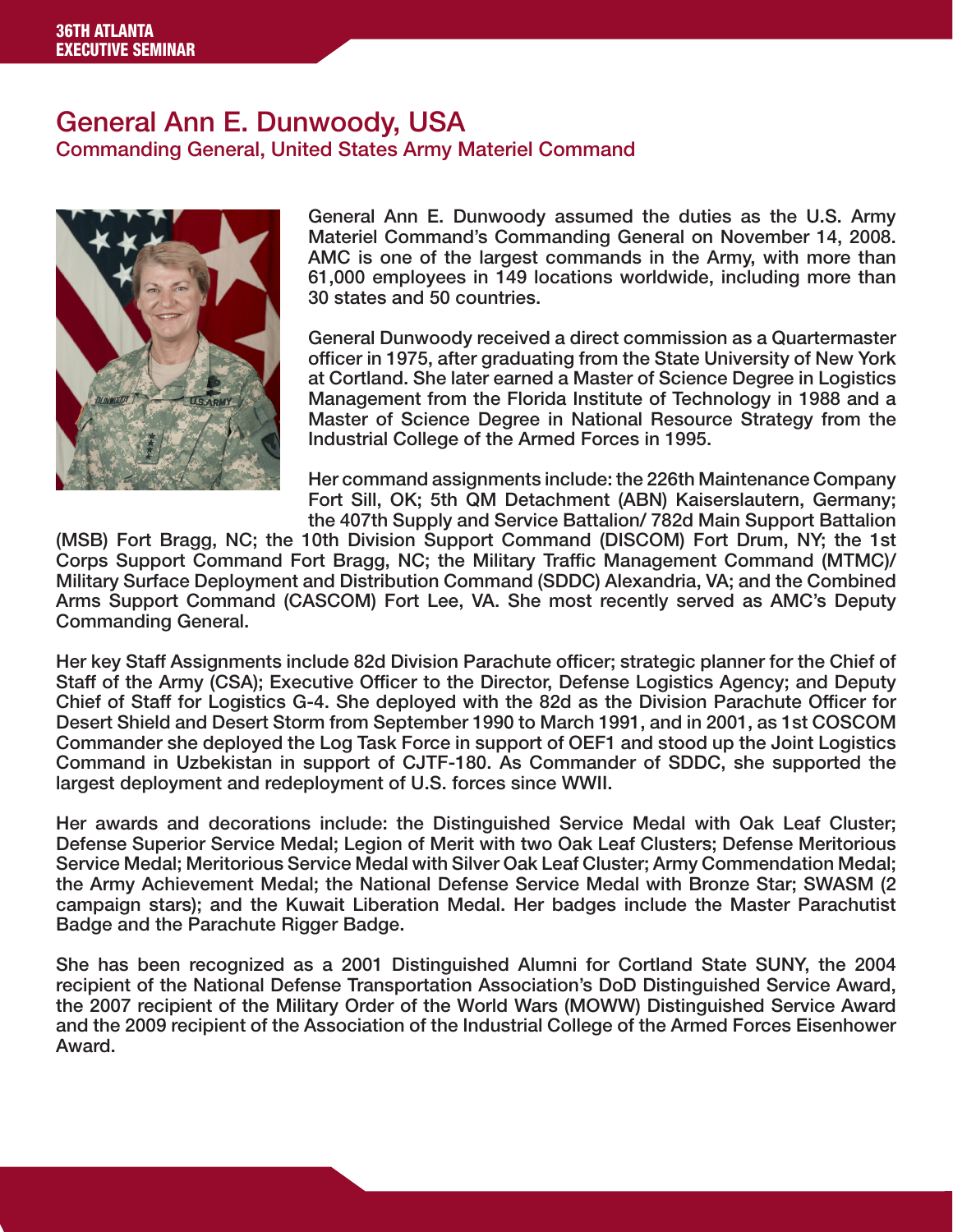#### Mr. James C. Dwyer Senior Executive Service, Deputy Assistant Secretary of the Army for Plans, Programs & Resources, ASA (ALT)



Jim Dwyer is a retired Army Colonel with over 27 years of military experience, specifically in combat logistics. Currently he is serving as the Deputy Chief of Staff for Logistics, G-4, Headquarters U.S. Army Materiel Command (AMC).

Mr. Dwyer also served as the Acting Director for the U.S. Army Tank-automotive and Armaments Command's Integrated Logistics Support Center. There, he led TACOM's logistics community in providing weapons systems management and responsive life cycle logistics support to a wide array of customers including the U.S. Army, Army Reserves, National Guard, other Department of Defense components and worldwide foreign military sales allies. He managed a multi-sited, multi-functional workforce of approximately 2,500 people. He was also responsible for administering over a \$5

billion budget, supporting a worldwide fleet of 650,000 vehicles and managing a 70 country Foreign Military Sales program valued at an estimated \$17 billion.

Prior to the TACOM position, he was the Vice President for Land Systems for Vision Technologies Systems in Alexandria, VA. He was responsible for marketing and business development activities for the company's land systems products and capabilities, which ranged from small arms and ammunition to howitzers and combat fighting vehicles.

Mr. Dwyer's last military assignment was as the Executive Officer for the Commander, U.S. Army Materiel Command in Alexandria, Va. Prior to that assignment, he served as Commander, Red River Army Depot in Texarkana, Texas. His logistics experiences encompass assignments as an Army Division G-4, Divisional Support Battalion Commander, Divisional Material Readiness officer, and Support Battalion Executive officer during Operations Desert Shield/Storm.

He was an Army Acquisition officer with tours in the Bradley Fighting Vehicle System and Armored Gun System Program offices. He also served a tour as a Contract Administration Team leader for the Defense Contract Management Agency.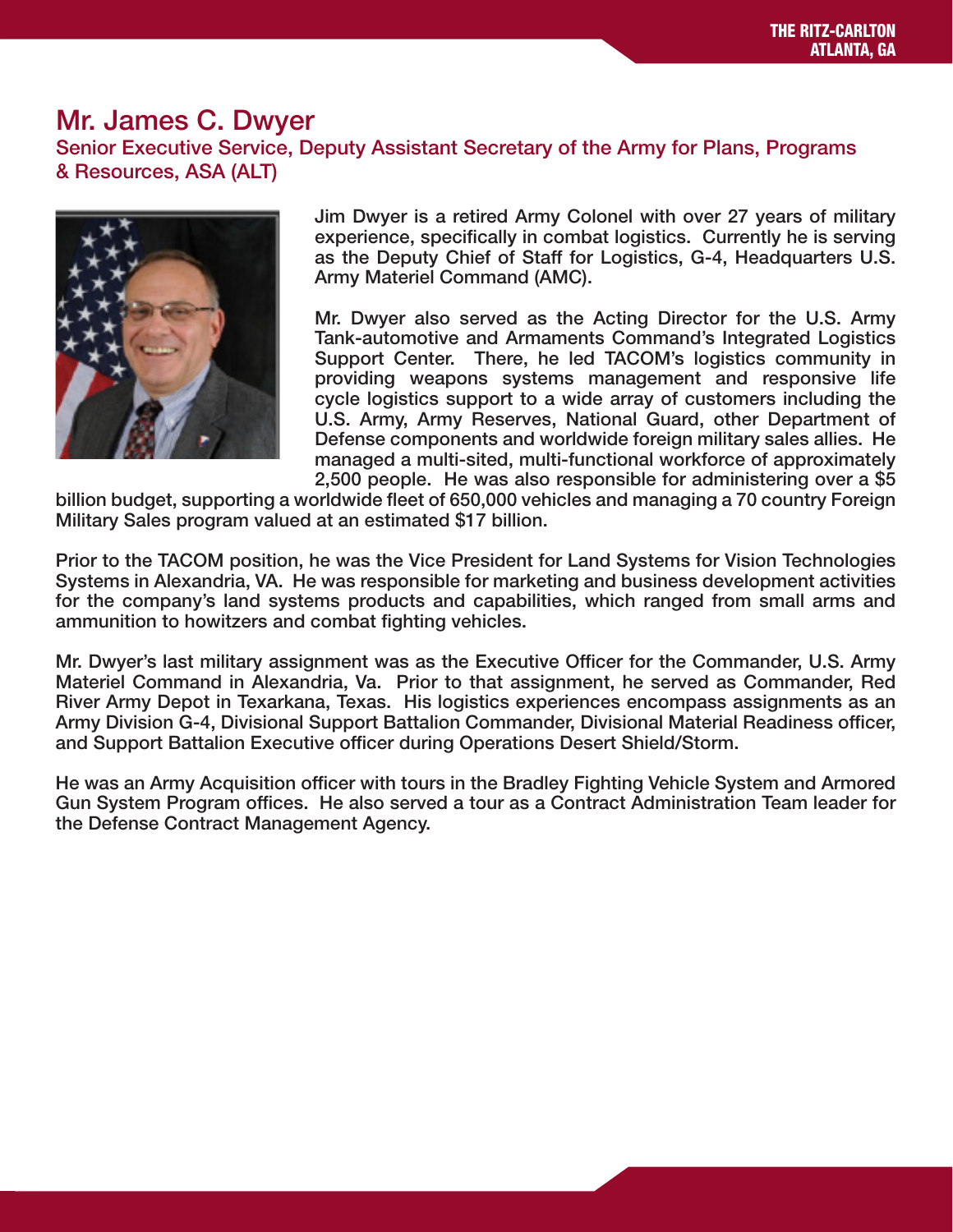## Ms. Teresa W. Gerton

Executive Deputy to the Commanding General, United States Army Materiel Command, Fort Belvoir, VA



Selected for the Senior Executive Service in June of 2003, Teresa W. Gerton became the Executive Deputy to the Commanding General, U.S. Army Materiel Command (AMC) on January 31, 2010. She is responsible for the preparation and sustainment of materiel for military operations to support full spectrum operations, current global operations, contingency planning, supply chain management, and sustainment of Warfighters. Ms. Gerton is also responsible for all personnel management; information systems, technology, modernization, and assurance; facilities management and industrial operations; intelligence, counterintelligence and technology protection; and resource management efforts and actions across all appropriations and funds during programming, budgeting, and execution. Ms. Gerton directs stationing activities and execution of changes throughout the command associated with 2005 Base Realignment and Closure legislation.

Prior to her current assignment, she served as AMC's Deputy Chief of Staff for Resource Management. She oversaw the planning, programming, budgeting, and execution of more than \$40 billion annually in appropriated and working capital funds and the maintenance of force structure documents for more than 66,000 military, civilian, and contractor personnel in support of the command's mission to provide sustainment support of Warfighters and military materiel worldwide.

Ms. Gerton also served as the Director, Program Resource and Information Systems Management Division in the Office of the Secretary of Defense, Program Analysis and Evaluation. There, she was responsible for planning and executing the annual program review of over \$400 billion in Department of Defense resources and for annually preparing, maintaining, and providing the Department's Future Year Defense Plan to Congress.

#### CAREER CHRONOLOGY:

- Jun 2000 May 2003: Analyst, Force and Infrastructure Cost Analysis Division, Office of the Secretary of Defense, Program Analysis and Evaluation (Resource Analysis) (Retired at the rank of LTC after 20 years of active military service.)
- Jul 1997 Jun 2000: Sustaining Programs Analyst, Army Program Analysis and Evaluation, Washington, DC
- Jul 1995 Jul 1997: Executive Officer, Corps Maintenance Battalion; Corps Material Management Officer, Corps Support Command; Fort Hood, Texas
- Jul 1991 Jun 1994: Research Analyst, Office of Economic and Manpower Analysis; Instructor of Economics, Department of Social Science; West Point, N.Y.
- Jun 1986 Jun 1989: Commander, Forward Support Maintenance Company; Executive Officer, Missile Maintenance Company, 8th Infantry Division, Germany
- Dec 1983 Jun 1985: Shop Officer, Forward Support Maintenance Company; Platoon Leader, Forward Support Maintenance Company; Fort Ord, Calif.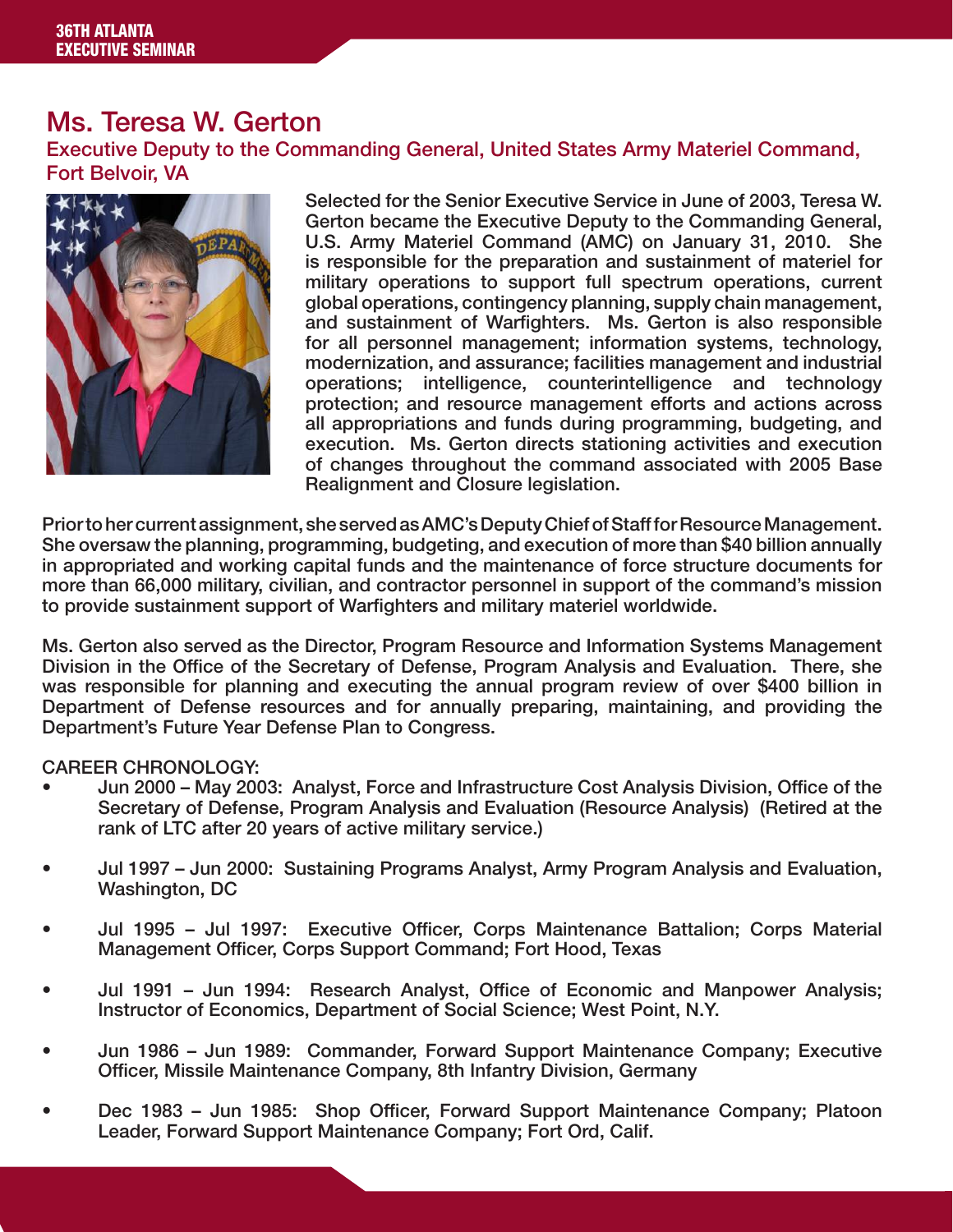#### Mr. Patrick Fitzgerald Director, Defense Contract Audit Agency



Mr. Fitzgerald was selected for the Senior Executive Service in December 1998. He assumed the duties of The Auditor General, U.S. Army on March 20, 2006. As the Army's Auditor General, Mr. Fitzgerald is responsible for managing the worldwide operation of the U.S. Army Audit Agency which provides internal audit service throughout the Department of the Army. The Agency's mission is to provide objective and independent auditing service to help the Army make informed decisions, resolve issues, use resources effectively and efficiently, and satisfy statutory and fiduciary responsibilities. Mr. Fitzgerald is also responsible for audit policy, training, follow-up, and liaison with external audit organizations.

He served as the Principal Deputy Auditor General from July 2004 to March 2006. Mr. Fitzgerald was the principal advisor to The Auditor General on all matters relating to the Agency's audit mission. His

responsibilities included developing and overseeing the execution of the Agency's strategic audit plan to ensure it met the needs of Army leadership and overall management of audit operations to include prioritizing audit workload, allocating audit resources, and optimizing audit processes. In addition, Mr. Fitzgerald directed the planning, execution, and reporting of the Army's most sensitive and significant efforts. He collaborated with other accountability organizations such as the Department of Defense Inspector General and the Government Accountability Office on issues concerning the Agency's audit plans, projects, and results.

Mr. Fitzgerald served as the Deputy Auditor General, Policy and Operations Management from 2001 to 2004. He was principal advisor to The Auditor General on all matters pertaining to audit policy, follow-up, and liaison, auditor training and recruiting, and Agency resources. He provided management control over the Agency's operating budget, facilities, and management information system, and also oversaw the Agency's strategic plan and special studies.

He served as the Deputy Auditor General, Forces and Financial Management from 1998 to 2001.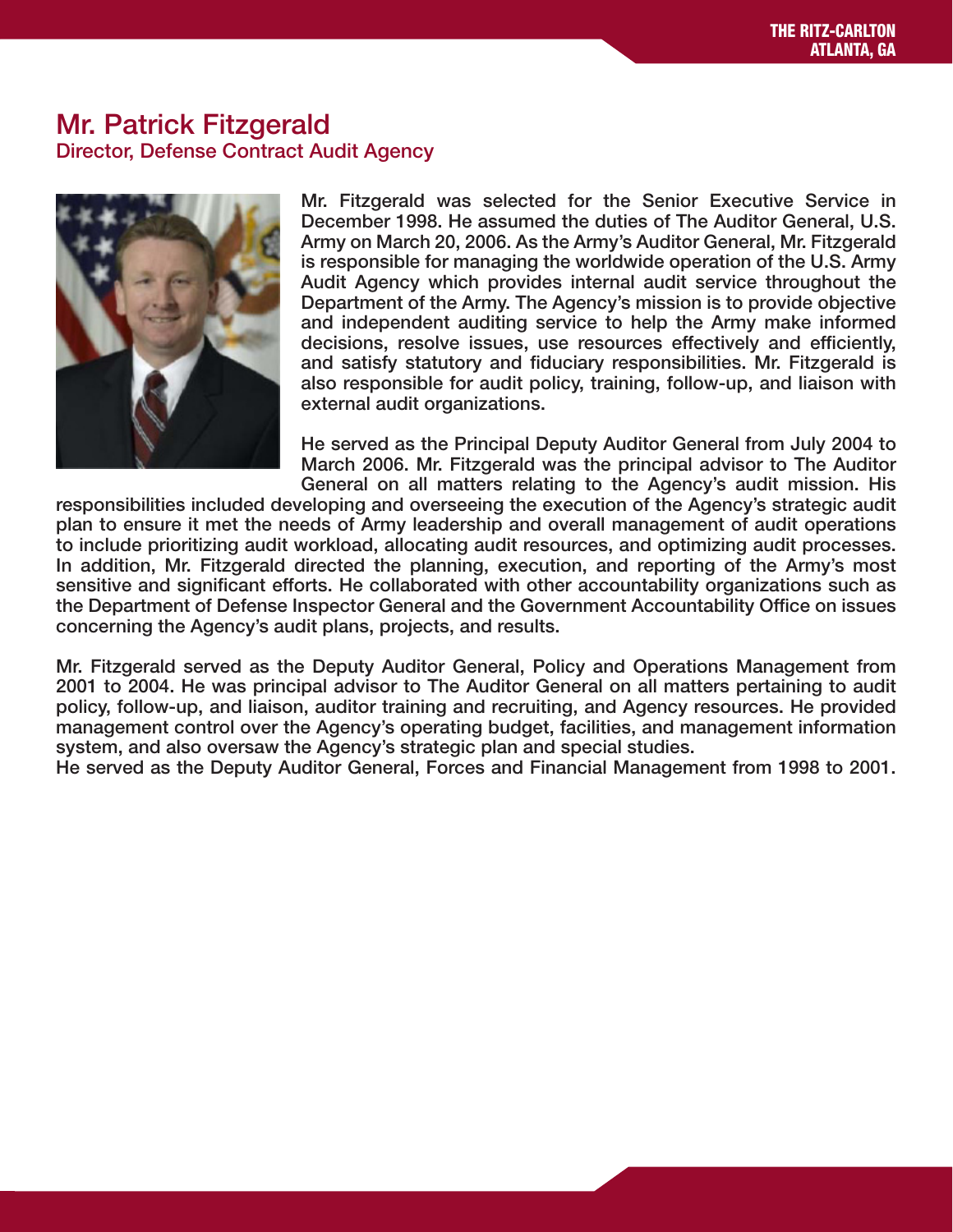#### Lieutenant General Lawrence P. Farrell, Jr., USAF (Ret) President & Chief Executive Officer, National Defense Industrial Association



Lieutenant General Lawrence P. Farrell, Jr., USAF (Ret.) became the President and CEO of NDIA in September 2001. Prior to his retirement from the Air Force in 1998, General Farrell served as the Deputy Chief of Staff for Plans and Programs, Headquarters U.S. Air Force, Washington, D.C. He was responsible for planning, programming and manpower activities within the corporate Air Force and for integrating the Air Force's future plans and requirements to support national security objectives and military strategy.

Previous positions include Vice Commander, Air Force Materiel Command, Wright-Patterson Air Force Base, Ohio, and Deputy Director, Defense Logistics Agency, Arlington, Virginia. He also served as Deputy Chief of Staff for Plans and Programs at Headquarters U.S. Air Forces in Europe. A command pilot with more than 3,000 flying hours, he flew 196 combat missions in Southeast Asia, and commanded the 401st Tactical Fighter Wing, Torrejon Air

Base, Spain. He was also the system program manager for the F-4 and F-16 weapons systems with the Air Force Logistics Command, Hill Air Force Base, Utah.

General Farrell has had in-depth business development experience, having served on various business strategy groups for such companies as LABBLEE Corp, Raytheon, Labat-Anderson Inc., KPMG, Huber Corp, The Boeing Company, and Philadelphia Electric Company. He has also served on a number of study groups supporting The United States Air Force, The Rand Corporation, and The Logistics Management Institute. In addition, he has been a member of the advisory boards of UNISPHERE Inc., BAE Systems Simulation and Training, Learning Byte International, The Camber Corporation, and is past Chairman of the Board of Miltope Corporation. He currently serves on the Boards of Global Healthcare Exchange, Advanced Technology Institute, and the National Center for Defense Manufacturing and Machining.

General Farrell is a graduate of the Air Force Academy with a BS in Engineering and an MBA from Auburn University. Other education includes the National War College and the Harvard Program for Executives in National Security.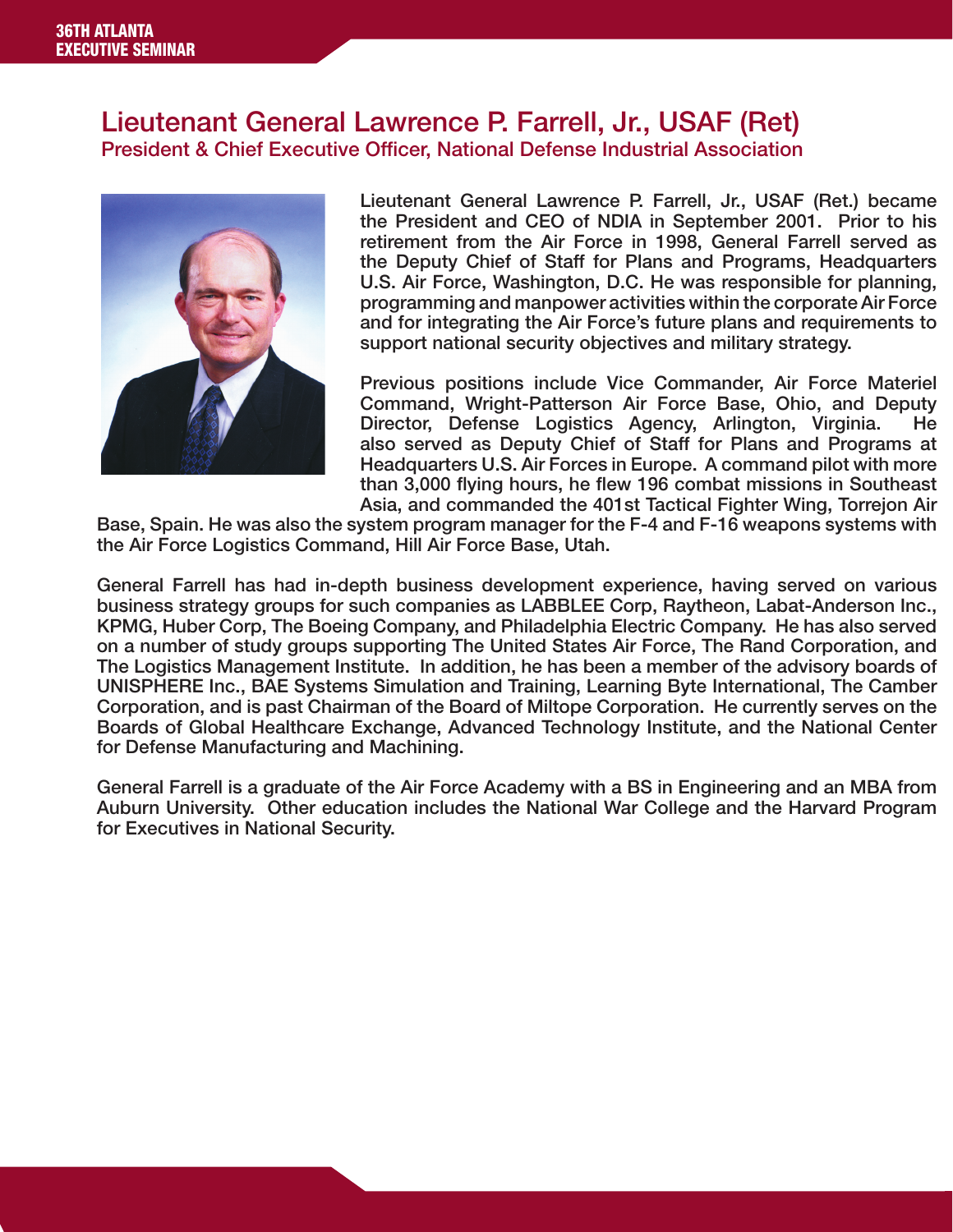#### Mr. Bernard P. Ingold Principal Deputy Office, Chief Legislative Liaison, U.S. Army Headquarters



Mr. Bernard Ingold was appointed as Principal Deputy Chief, Legislative Liaison on June 6th, 2010. The Principal Deputy provides guidance, supervision, and synchronization for the daily activities of the Office of the Chief Legislative Liaison.

Mr. Ingold joined Office of Chief, Legislative Liaison in 1999 as the Deputy Chief Legislative Counsel. In addition to supervising the daily operations of the division, Mr. Ingold managed the Army's Legislative program. He also represented Army interests in Congressional investigations, coordinated the confirmation process for over 25 senior Army civilian officials, and served as Army liaison to Congress on issues concerning acquisition policy, service contracts, and contingency contracting operations.

Mr. Ingold was born in Sault Ste. Marie, Michigan, in 1954. He received a Bachelor's degree from the University of Michigan in 1975

and a Juris Doctor from the University of Arkansas in 1979. He earned Masters of Law degrees from the Army Judge Advocate General's Legal School and Center in 1987 and the University of Virginia School of Law in 1990. Mr. Ingold attended the Industrial College of Armed Forces in 2004 where he earned a Master of Science in Resource Strategy.

Mr. Ingold received a direct commission in the U.S. Army, Judge Advocate General's Corps in 1979. His assignments include Assistant Staff Judge Advocate at Fort Devens, Massachusetts, Appellate Defense Counsel for the U.S. Army Legal Services Agency in Falls Church, Virginia, instructor and branch chief in the Administrative Law Division, Judge Advocate General's School, in Charlottesville, Virginia, and as Deputy Staff Judge Advocate in Berlin, Germany. Mr. Ingold served as a legislative counsel in the Office, Chief of Legislative Liaison from 1993 to 1996. In his last assignment on active duty, he was the Deputy Director, Office of Legal Policy, Office of the Under Secretary of Defense (Personnel and Readiness) until his retirement in 1999.

Mr. Ingold's military awards include the Defense Superior Service Medal, Legion of Merit, Meritorious Service Medal with two oak leaf clusters, Army Commendation Medal, Humanitarian Service Medal, and Army Achievement Medal. Mr. Ingold also was awarded the Superior Civilian Service Award.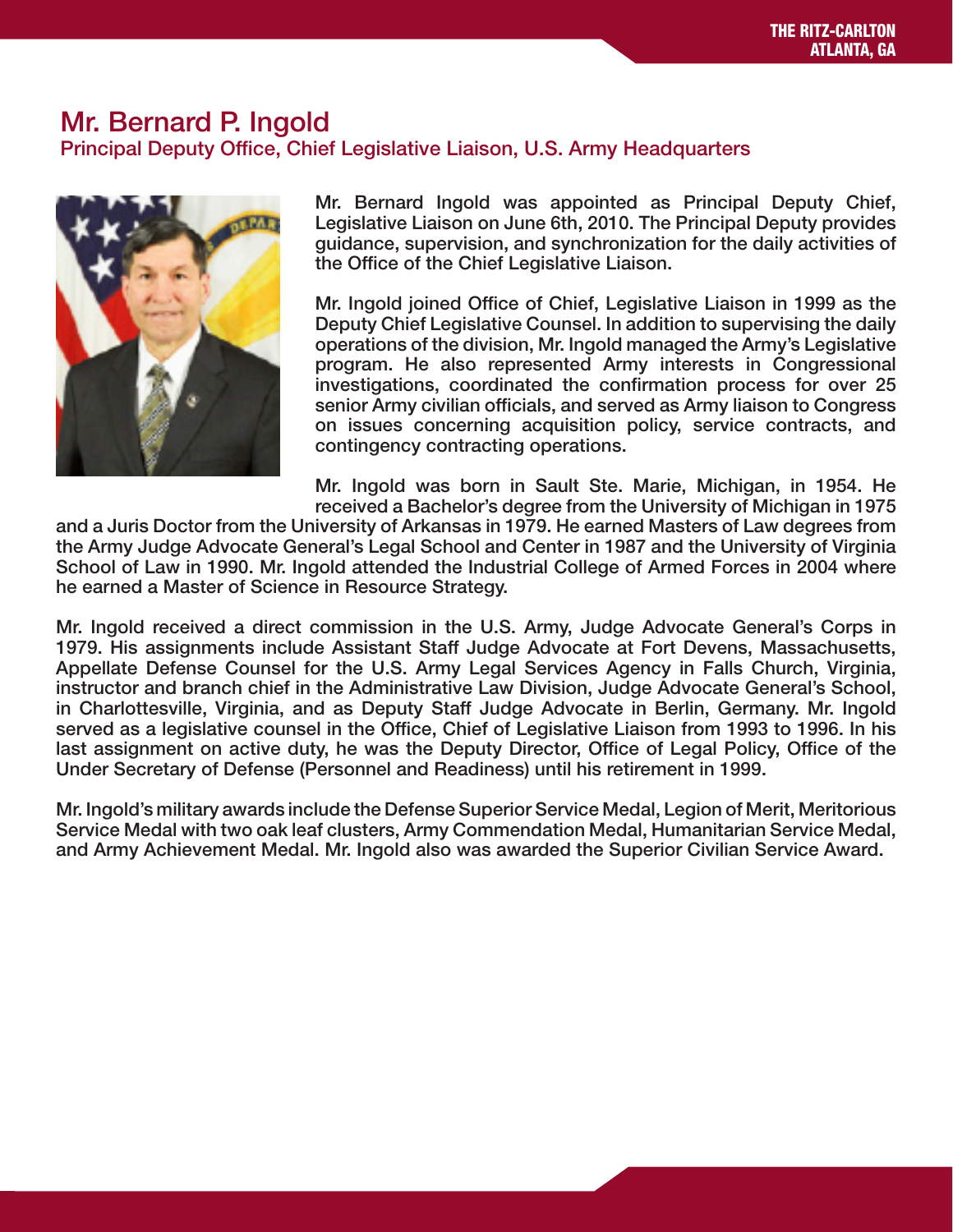## The Honorable Frank Kendall

Principle Deputy Under Secretary of Defense for Acquisition, Technology and Logistics



Mr. Frank Kendall was sworn in as Principal Deputy Under Secretary of Defense for Acquisition, Technology and Logistics on March 8, 2010. He has more than 35 years of experience in engineering, management, defense acquisition and national security affairs in private industry, government and the military. He has been a consultant to defense industry firms, non-profit research organizations, and the Department of Defense in the areas of strategic planning, engineering management, and technology assessment. Mr. Kendall was Vice President of Engineering for Raytheon Company, where he was responsible for management direction to the engineering functions throughout the company and for internal research and development. Before assuming his current position, Mr. Kendall was a Managing Partner at Renaissance Strategic Advisors, a Virginiabased aerospace and defense sector consulting firm.

Within government, Mr. Kendall held the position of Director of Tactical Warfare Programs in the Office of the Secretary of Defense and the position of Assistant Deputy Under Secretary of Defense for Strategic Defense Systems. Mr. Kendall is a former member of the Army Science Board and the Defense Intelligence Agency Science and Technology Advisory Board and he has been a consultant to the Defense Science Board and a Senior Advisor to the Center for Strategic and International Studies. Mr. Kendall also spent ten years on active duty with the Army serving in Germany, teaching Engineering at West Point, and holding research and development positions.

Mr. Kendall is an attorney and has been active in the field of human rights, working primarily on a pro bono basis. He has worked with Amnesty International USA, where he served as a member of the Board of Directors, with Human Rights First, for whom he was an observer at Guantanamo, and with the Tahirih Justice Center, where he was Chair of the Board of Directors.

Mr. Kendall is a Distinguished Graduate of the U.S. Military Academy at West Point and he holds a Masters Degree in Aerospace Engineering from California Institute of Technology, a Master of Business Administration degree from C.W Post Center of Long Island University, and a Juris Doctor from Georgetown University Law Center.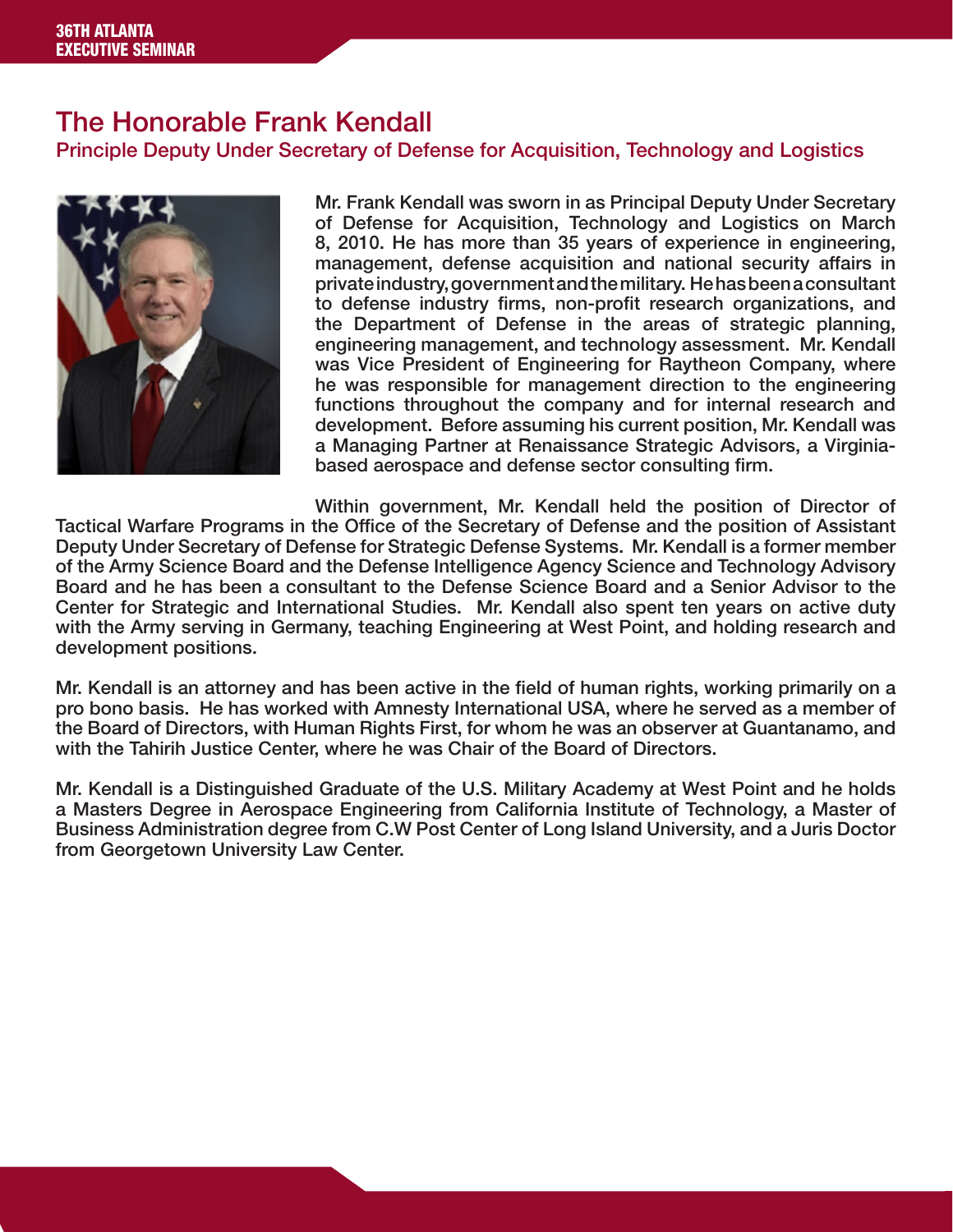# General David M. Maddox, USA (Ret)



David M. Maddox is an independent consultant to civilian corporations, government agencies, and defense industries regarding concepts, systems requirements, program strategies, operations and systems effectiveness, and analytic techniques and analyses. He served on the Defense Science Board study of Tactics and Technology for 21st Century Military Superiority, the study Joint Operations Superiority in the 21st Century: Integrating Capabilities Underwriting Joint Vision 2010, and the study of Integrated Fire Support; co-chaired the Army Science Board study on Strategic Maneuver and the study on Intra-theater Logistic Distribution, assisted on the ASB Study on Technical and Tactical Opportunities for Revolutionary Advances in Rapidly Deployable Joint Ground Forces in the 2015-2025 Era and on Ensuring the Financial Viability of the Objective Force; and was a member of the National Academy of Sciences study of C4ISR and the study on Defense Modeling, Simulation, and Analysis. He served as a member of the Commission on Army Acquisition &

Program Management in Expeditionary Operations and the Secretary of the Army's Review of Army Acquisition. He is vice-chair of The National Academies' Board on Army Science and Technology, a Senior Fellow of the Army Science Board, a member of the National Academy of Engineering, The Washington Institute of Foreign Affairs, the George Mason University's Volgenau School of Engineering Dean's Board of Advisors, and a member emeritus of the Corporation of the Draper Laboratory. He has served as a trustee on the Virginia Military Institute Foundation and also serves as a member of corporate boards.

His consulting involves a myriad of issues ranging from corporate acquisition strategies, leadership requirements during acquisitions and mergers, future organizational strategies and objectives, application of new technologies, software design and development, justification of new programs and systems, rationale and justification of proposals for new major contracts, assessment and justification of new concepts, and design and conduct of analytic studies of complex problems. His reputation is based upon his unique combination of practical experience and strong analytic expertise.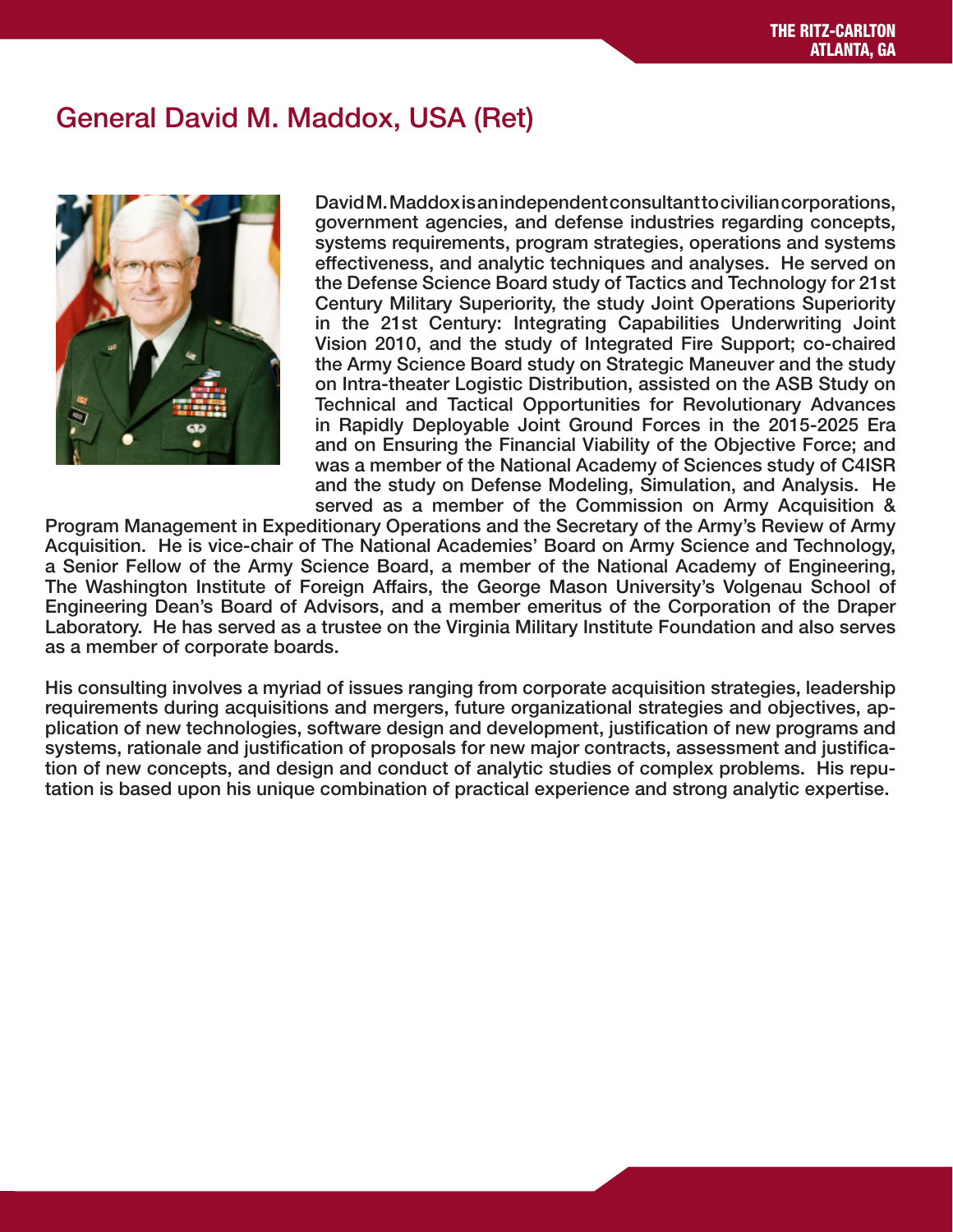#### Major General Phillip E. McGhee, USA Director, Army Budget Office of the Assistant Secretary of the Army

(Financial Management & Comptroller)



Major General Phillip E. McGhee was commissioned a second lieutenant in 1979 in the Infantry after graduating from Columbus State University with a bachelor's degree in Business. He later obtained a master's degree from Webster University in Management and a Master's of Strategic Studies from the Army War College.

Major General McGhee's past combat arms assignments include: Light Infantry Platoon Leader; Heavy Weapons Platoon Leader; Battalion Maintenance Officer; and Scout Platoon Leader with 2nd Bn, 39th Infantry, 9th Infantry Division. His finance assignments include: Cash Control Officer and Chief Pay Examination with the Finance and Accounting Office, Ft. Jackson SC. His financial management assignments include: Comptroller, 470 Military Intelligence Group, Panama; Comptroller, Flight Concepts Division, Ft Eustis, VA; Comptroller, 1st Special Forces Operational Detachment-Delta, Ft. Bragg NC; Deputy Comptroller, U.S. Special Operations Command,

MacDill AFB, FL; Comptroller, US Army Special Operations Command, Fort Bragg, NC; Executive Officer to The Assistant Secretary of The Army Financial Management and Comptroller; Director of Resource Management, Installation Management Command; and Director of Resource Management, U.S. Army Central and the Combined Forces Land Component Command USARCENT/CFLCC in Camp Arifjan, Kuwait. He is currently assigned as the Director of Army Budget, Pentagon, Arlington, VA.

His military education includes: Infantry Officers Basic Course, Finance Officer Advanced Course, Combined Arms Services Staff School (CAS ³), U.S. Army Command and General Staff College, Army War College, and the General Officer Installation Command Course. Additionally, Major General McGhee is senior parachutist qualified and a Certified Defense Financial Manager.

His decorations include: Distinguished Service Medal, Legion of Merit, Bronze Star Medal, Defense Meritorious Service Medal w/2 oak leaf clusters, Meritorious Service Medal, Army Commendation Medal w/2 oak leaf clusters, Army Achievement Medal, National Defense Service Medal w/bronze service star, Global War on Terrorism Expeditionary Medal, Global War on Terrorism Service Medal, Armed Forces Reserve Medal, Army Service Ribbon, Overseas Service Ribbon and the Senior Parachutist Badge. He is also a recipient of the Installation Management Command Stalwart Award.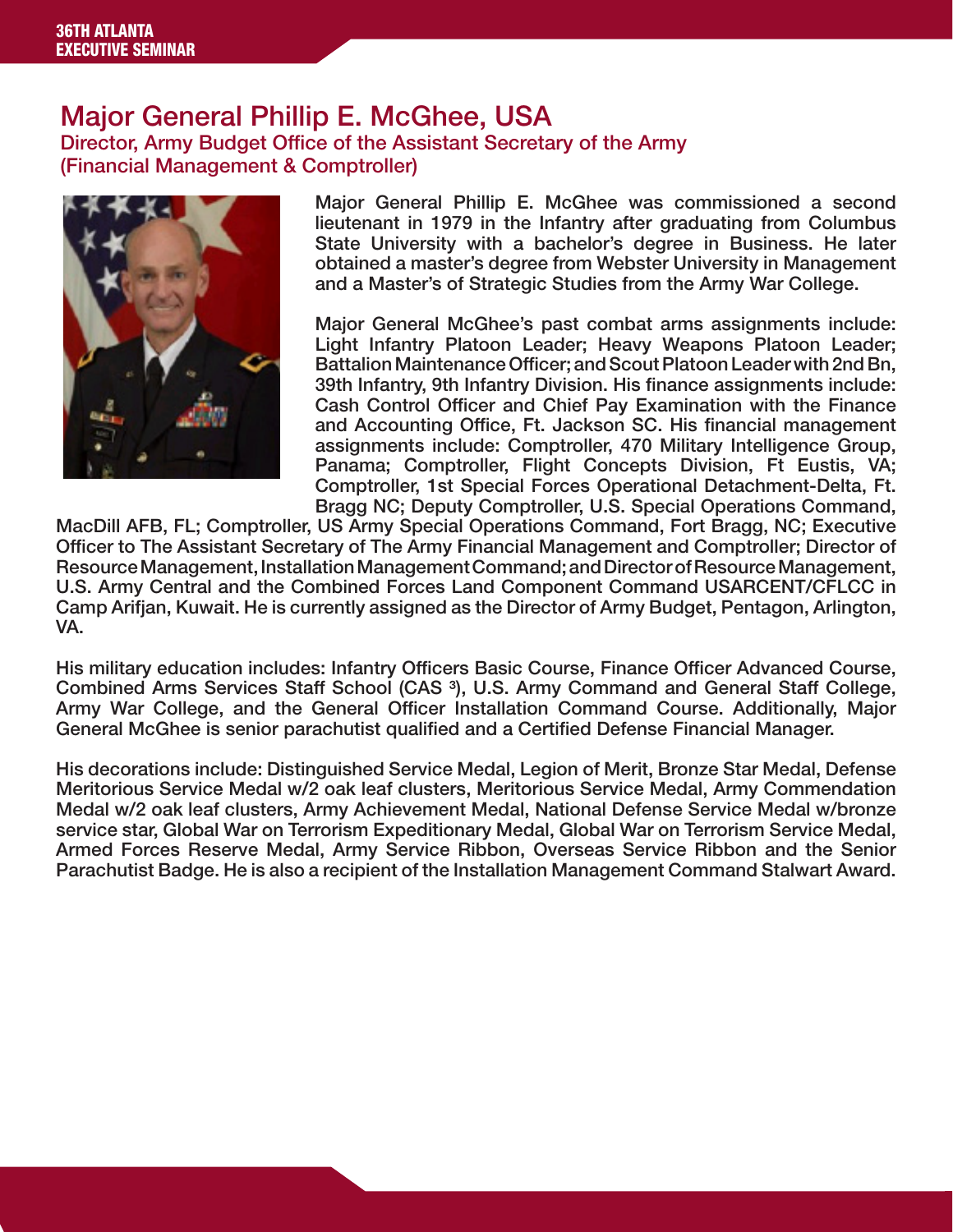# Mr. Thomas E. Mullins

Senior Executive Service, Deputy Assistant Secretary of the Army for Plans, Programs & Resources, ASA (ALT)



Mr. Mullins became the Deputy Assistant Secretary for Plans, Programs and Resources on November 13, 2005. He leads the planning, programming and execution of the Army's Research, Development, Test and Evaluation and Procurement Appropriations totaling over \$ 55B annually. His oversight includes serving as the co-chair of the Equipping and Sustaining Program Evaluation Groups that direct the Army's long-term Sustaining and Acquisition strategies. Mr. Mullins provides fiscal and resource counsel to the Assistant Secretary of the Army (Acquisition, Logistics and Technology). He provides oversight and direction to Reserve and National Guard acquisition efforts.

Prior to his appointment as the Deputy Assistant Secretary, Mr. Mullins served as the Deputy Director for Plans, Programs and

Resources under the Deputy Assistant Secretary for Plans, Programs and Resources. Prior to this assignment he was the Director of Maneuver Systems for the Deputy for Acquisition and Systems Management and the Program Executive Officer Representative for Ground Combat Systems. Mr. Mullins has also served as a project manager and as a member of the staff of the Under Secretary of Defense for Acquisition, Technology, and Logistics, Strategic and Tactical Systems, Land Warfare.

Mr. Mullins has over 34 years of federal service including 20 years as an active Army officer with expertise in program management and business and financial management. His civilian education includes a Bachelor of Science in Physics and a Bachelor of Science in Mathematics from the Central State University in Edmond, Oklahoma, and a Master of Science in Management from the Naval Postgraduate School. He has been a member of the civilian Army Acquisition Corps since 1992 and has achieved a Level III certification in Program Management. Awards include the Legion of Merit, Office of the Secretary of Defense Award for Excellence, and numerous Exceptional Performance awards.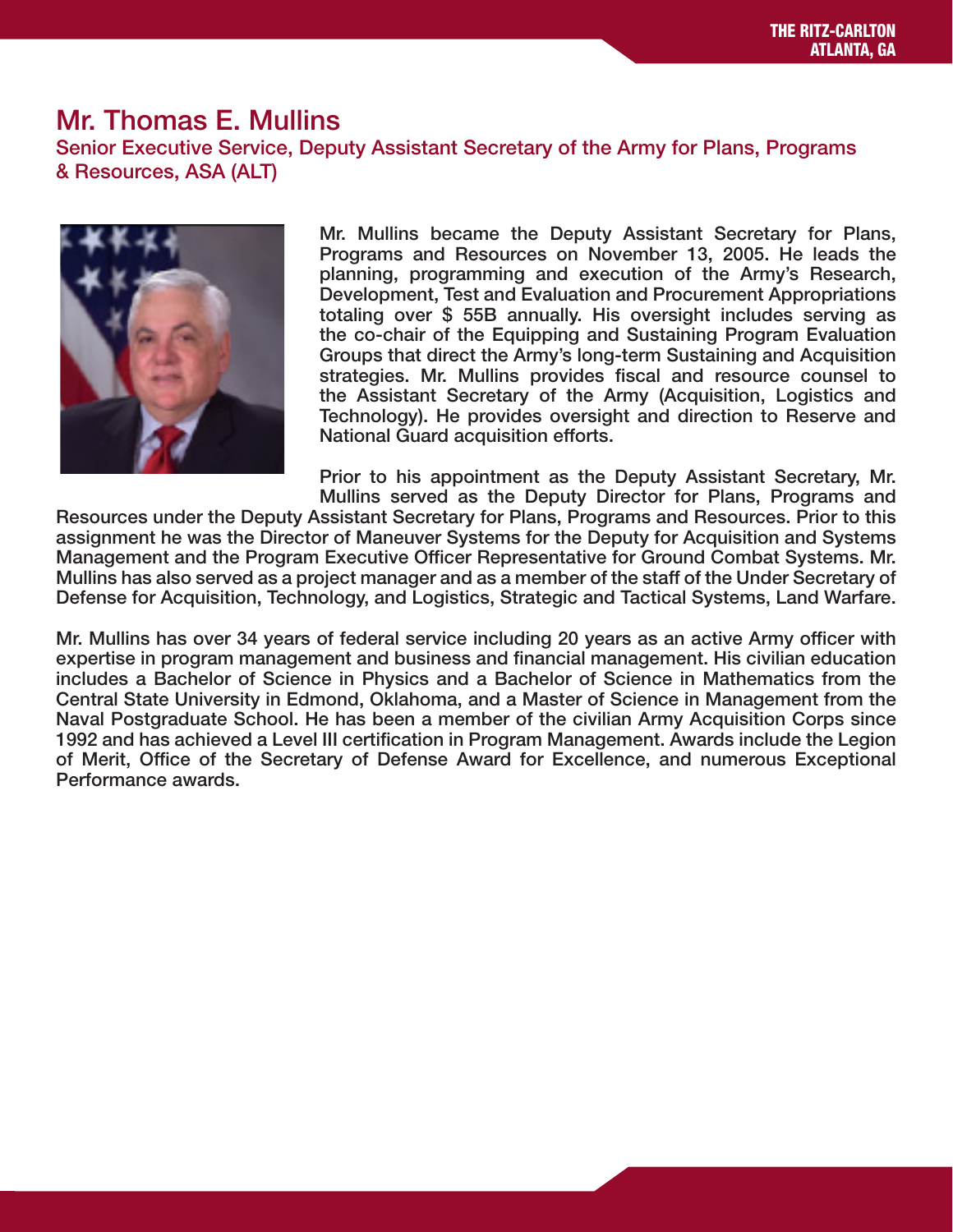#### Mr. Robert T. Murphy Executive Vice President Products Sector, BAE Systems, Inc.



Robert Murphy is the executive vice president of Product Sectors for BAE Systems, Inc. and a member of the Executive Committee of BAE Systems plc. He is responsible for delivering value to shareholders by ensuring the Product Sectors are the leaders in understanding the dynamic needs of their global defense and aerospace customers and developing effective customer relationships. Further, Murphy is responsible for the development and deployment of integrated business strategies that leverage the highly skilled workforce of the company and its discriminating technology and global market positions to generate timely, cost-effective solutions that enable customers to complete their missions safely.

The Product Sectors consist of Land and Armaments, Electronic Solutions and Platform Solutions, and these businesses employ approximately 30,400 people on a global basis, with 23,000 employees

in the U.S. The global operations of the Product Sectors are located in 27 states in the United States, as well as the countries of Germany, Israel, Mexico, South Africa, Sweden, Switzerland, Turkey and the United Kingdom.

Prior to taking his current role, Murphy was president of the Land and Armaments Operating Group and previously held positions in BAE Systems, Inc. as chief financial officer and president of the legacy Technology Solutions Sector. Murphy joined BAE Systems in 1999 and was previously employed by GE, where he spent 18 years holding numerous financial leadership positions of increasing responsibility, culminating in his financial leadership role with the military engines operation of the GE Aircraft Engines Group.

Murphy holds a Bachelor of Science degree in Business Administration and Marketing from the State University of New York at Plattsburgh, and has completed numerous advanced financial management and senior leadership programs.

Murphy currently serves on the Board of Visitors for the Clark School of Engineering at the University of Maryland, on the National Defense Industrial Association Board of Trustees, and is a member of the BAE Systems/FNSS Joint Venture Board of Directors.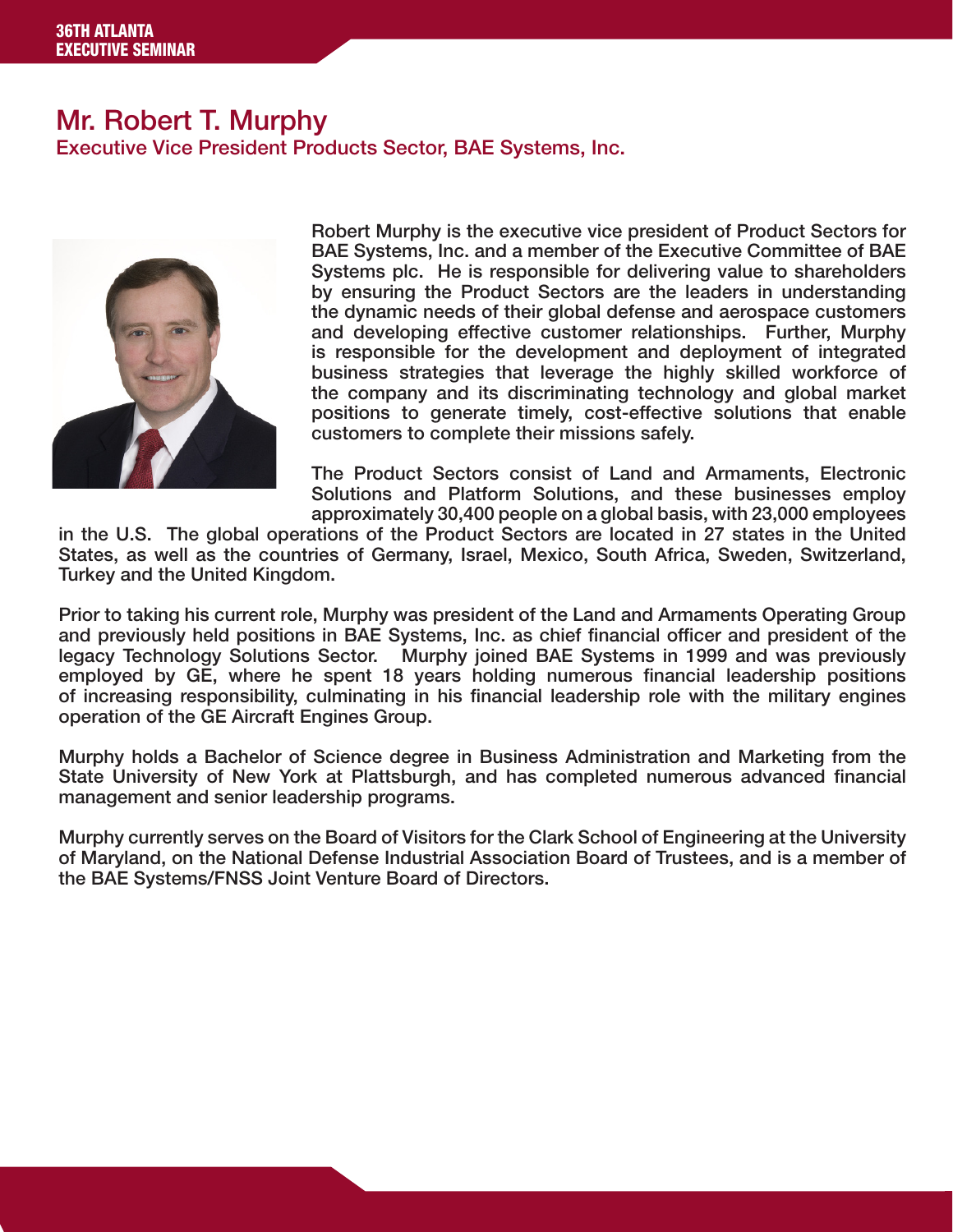# The Honorable Dr. Malcolm R. O'Neill

Assistant Secretary of the Army (Acquisition, Logistics and Technology) and Army Acquisition Executive



The Honorable Malcolm Ross O'Neill became the Assistant Secretary of the Army for Acquisition, Logistics and Technology [ASA(ALT] on March 4, 2010, following nomination for the position by President Barack Obama and confirmation by the United States Senate. As the ASA(ALT), Dr. O'Neill serves as the Army Acquisition Executive, the Senior Procurement Executive, the Science Advisor to the Secretary of the Army, and the Army's Senior Research and Development official. He also has principal responsibility for all Department of the Army matters related to logistics.

Dr. O'Neill leads the execution of the Army's acquisition function and the acquisition management system. His responsibilities include providing oversight for the life cycle management and sustainment of Army weapons systems and equipment from research and development through test and evaluation, acquisition, logistics, fielding, and disposition. Dr. O'Neill also oversees the Elimination

of Chemical Weapons Program. In addition, he is responsible for appointing, managing, and evaluating program executive officers as well as managing the Army Acquisition Corps and the Army Acquisition Workforce.

Prior to this position, Dr. O'Neill served as Chairman of the Board on Army Science and Technology for the National Academies and the National Research Council. From 2000 to 2006, he was Vice President and Chief Technical Officer of the Lockheed Martin Corporation and from 1996 to 2000, Dr. O'Neill served as Vice President for Operations and Best Practices in the Space and Strategic Missiles Division at Lockheed Martin Corporation.

A veteran of 34 years of active military service, Dr. O'Neill retired as a Lieutenant General in the United States Army following a highly decorated career. Some highlights of his career include serving as Director of the Ballistic Missile Defense Organization for the Department of Defense which followed his position as Deputy Director of the then-Strategic Defense Initiative Organization (SDIO); Director of the Army Acquisition Corps and Deputy for Program Assessment and International Cooperation in the Office of the Assistant Secretary of the Army for Research, Development and Acquisition, now the Office of the ASA(ALT); Commander of the U.S. Army Laboratory Command; Director of Kinetic Energy Weapons at SDIO; Program Manager (PM) for the Multiple Launch Rocket System; and Deputy PM for the North Atlantic Treaty Organization's Patriot Management Organization in Munich, Germany; as well as PM for Strategic Fire Control and Talon Gold at the Defense Advanced Research Projects Agency. Dr. O'Neill was commissioned in the U.S. Army as a Field Artillery Officer in 1962 and has served with the 82nd Airborne Division; as an Advisor with the 21st Recon Company of the 21st Army of the Republic of Vietnam Division; and Assistant Chief of Staff (Ammunition) with the Danang Support Command in Vietnam.

Dr. O'Neill holds a Bachelor of Science Degree in Physics from DePaul University in Chicago, Illinois, a Master of Science Degree in Physics and a Doctorate in Physics, both from Rice University in Houston, Texas. His military education includes degrees from the Command and General Staff College, the Defense Systems Management College, and the Army War College. He is an Honorary Fellow of the American Institute of Aeronautics and Astronautics and a Member of the National Academy of Engineering.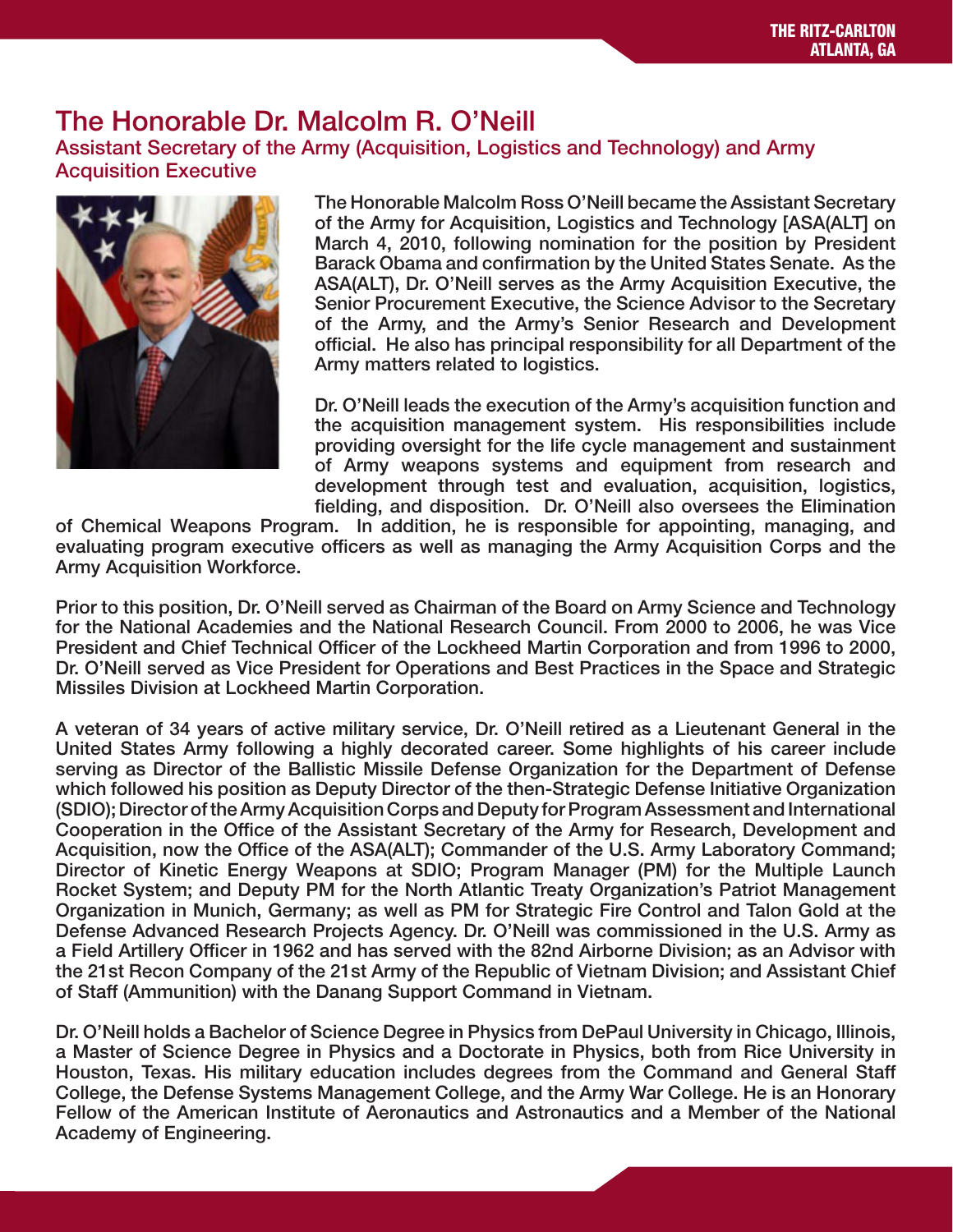#### Mr. Jeffrey P. Parsons Executive Director, U.S. Army Contracting Command



Mr. Jeffrey P. Parsons is the Executive Director of the U.S. Army Contracting Command, a new major subordinate command of the U.S. Army Materiel Command (AMC). The Army Contracting Command provides global contracting support to the operational Army across the full spectrum of military operations and in garrison. Mr. Parsons commands over 5,500 military and civilian personnel worldwide, who award and manage over 270,000 contractual actions valued at more than \$80 billion per fiscal year. He exercises command and procurement authority over two subordinate commands, the Installation Contracting Command and the Expeditionary Contracting Command, and also leads the AMC Acquisition Centers which support AMC's other major subordinate commands and Life Cycle Management Commands. Mr. Parsons was appointed to the Senior Executive Service on December 15, 2003.

Prior to assuming his current position, Mr. Parsons served as the Director of Contracting, Office of Command Contracting, Headquarters, AMC, Fort Belvoir, Virginia. Responsibilities from the Office of Command Contracting transitioned into the Army Contracting Command. Mr. Parsons continues to serve as the Principal Advisor to the Commanding General of AMC and his staff on all contracting matters and as the AMC Career Program Manager for the Contracting and Acquisition Career Program, with responsibility for the recruitment, training, education, and professional development of the civilian and military contracting professionals who are part of the acquisition workforce.

Prior to his appointment to the Senior Executive Service, Mr. Parsons was the Director of Contracting, Headquarters, U.S. Air Force Materiel Command, Wright-Patterson Air Force Base, Ohio, where he retired from active duty as an Air Force Colonel after 26 years of service. He was responsible for developing and implementing contracting policies and processes to annually acquire \$34 billion in research and development, production, test, and logistics support for Air Force weapon systems. He was directly responsible for the training, organizing, and equipping of more than 3,000 contracting professionals.

Mr. Parsons' contracting career began in 1977 as a base procurement officer supporting the 90th Strategic Missile Wing at F. E. Warren Air Force Base, Wyoming. He held a variety of positions as a contracting officer with a wide range of experience touching on all aspects of systems, logistics, and operational contracting. He was the Director of Contracting for a multi-billion dollar classified satellite program operated by the National Reconnaissance Office and served twice as a plant commander in the Defense Contract Management Agency. Mr. Parsons also held several key staff positions at Headquarters, U.S. Air Force, the Air Force Secretariat, and with the Office of the Secretary of Defense, in which he was responsible for the development, implementation, and management of integrated, coordinated, and uniform policies and programs to govern DoD procurement worldwide.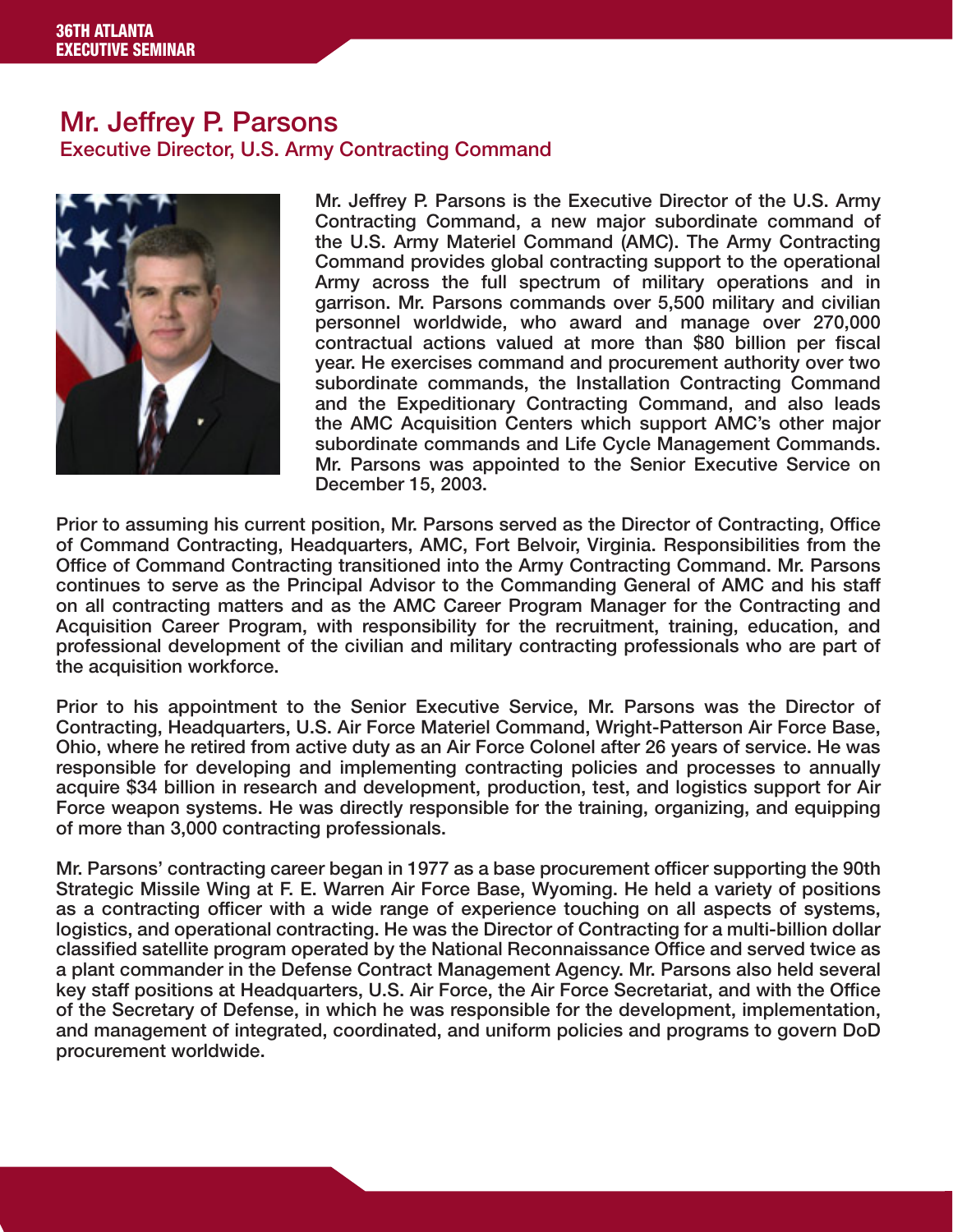#### Mr. James Russell Deputy Director, Defense Contract Management Agency



Mr. James M. Russell serves as the Deputy Director for Defense Contract Management Agency (DCMA). He is the principal adviser to the DCMA Director on all Agency mission and management issues. This includes leadership of over 10,000 civilians and military personnel at over 800 locations who execute worldwide contract management responsibilities, covering more than 18,000 contractors and over 300,000 active contracts with well over \$200 billion in unliquidated obligations.

Most recently, Mr. Russell was the Executive Director of Financial and Business Operations/Comptroller for DCMA. He was the senior advisor to the DCMA Director on the management of the organization's business infrastructure. His duties included strategic

planning; resourcing and budgeting; agency review, assessment, and evaluation; and business development and marketing. He was responsible for an annual budget of over \$1.2B per year.

Mr. Russell began his government career as a Supply Corps Officer in the U.S. Navy with tours at sea aboard the USS Callaghan and at the Defense Logistics Agency (DLA). He began his civilian career at DLA as an analyst in the DLA Operations Research Office in Richmond, Virginia. In 1987, Mr. Russell moved to Defense Contract Administration Services Region-Chicago as a Senior Operations Research Analyst.

In 1990, Mr. Russell transferred to DLA Headquarters to accept the position of Senior Studies Director for Acquisition Management. Following that assignment, he served as the Senior Program Director on the DLA Program Objective Memorandum Team, leading financial programming efforts in support of both Defense Logistics Support Command and Defense Contract Management Command. In 1998, Mr. Russell was named Director of Strategic Planning, Programming, and Analysis in DCMC where he led strategic and business planning, performance planning, resourcing, management review and assessment, and the Agency's unit cost and activity based management systems.

Mr. Russell graduated from the Ohio State University in Columbus, Ohio with a Bachelor of Science Degree in Computer and Information Science. He received a Master of Management Degree in Finance and Organizational Behavior from the J. L. Kellogg Graduate School of Management at Northwestern University in Evanston, Illinois. Mr. Russell also earned a Master of Science Degree in National Resources Strategy from the Industrial College of the Armed Forces.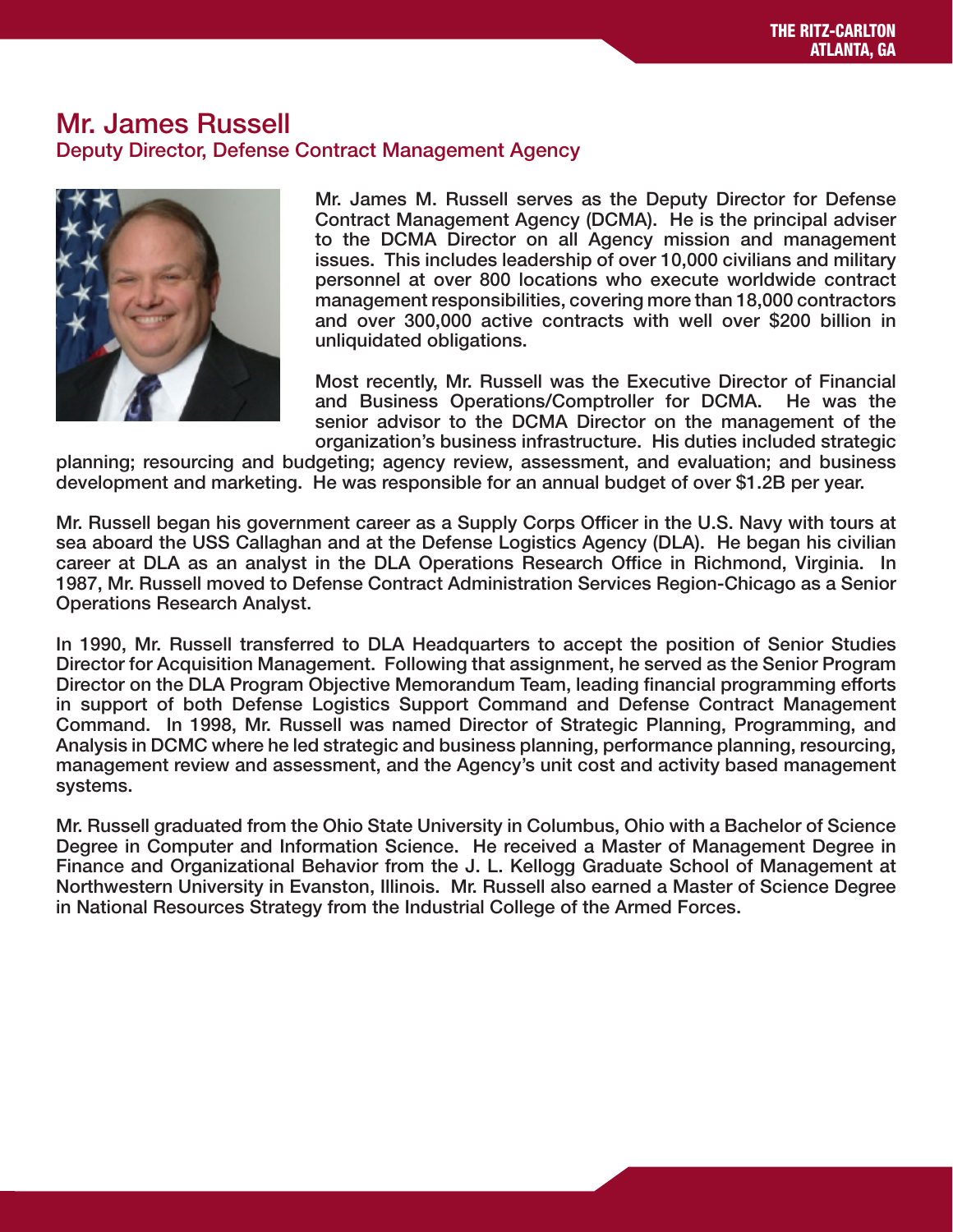## Mr. Robert J. Stevens

Chairman and Chief Executive Officer, Lockheed Martin Corporation



#### 2010 James Forrestal Industry Leadership Award Recipient

Robert J. Stevens serves as Chairman and Chief Executive Officer of Lockheed Martin. He has held a variety of increasingly responsible executive positions with the Corporation, including President and Chief Operating Officer, Chief Financial Officer, and head of Strategic Planning through a career that has included experience in program management, finance, manufacturing, and operations.

Mr. Stevens is a Fellow of the American Astronautical Society, the American Institute of Aeronautics and Astronautics, the Royal Aeronautical Society, and the International Academy of Astronautics. He serves on the International Advisory Boards of the Atlantic Council

and the British-American Business Council and serves as a member of the Aerospace Industries Association's Board of Governors. He is a member of the Council on Foreign Relations, is Lead Director of the Monsanto Company, and a member of the Board of Directors of the Congressional Medal of Honor Foundation. Mr. Stevens also served on President Bush's Commission to Examine the Future of the United States Aerospace Industry.

Born in McKeesport, Pennsylvania, Mr. Stevens is a summa cum laude graduate of Slippery Rock University from which he received the Distinguished Alumni Award. He earned a master's degree in engineering and management from the Polytechnic University of New York and, with a Fairchild Fellowship, earned a master's degree in business from Columbia University. He is a graduate of the Department of Defense Systems Management College Program Management course and also served in the United States Marine Corps. He has been recognized by the National Management Association as Executive of the Year, by Government Computer News as the Industry Executive of the Year, by the Partnership for Public Service with the Private Sector Council Leadership Award, and by the Marine Corps Scholarship Foundation with the Globe and Anchor Award. In 2010, he received the Marine Corps Heritage Foundation's inaugural LeJeune Recognition for Exemplary Leadership.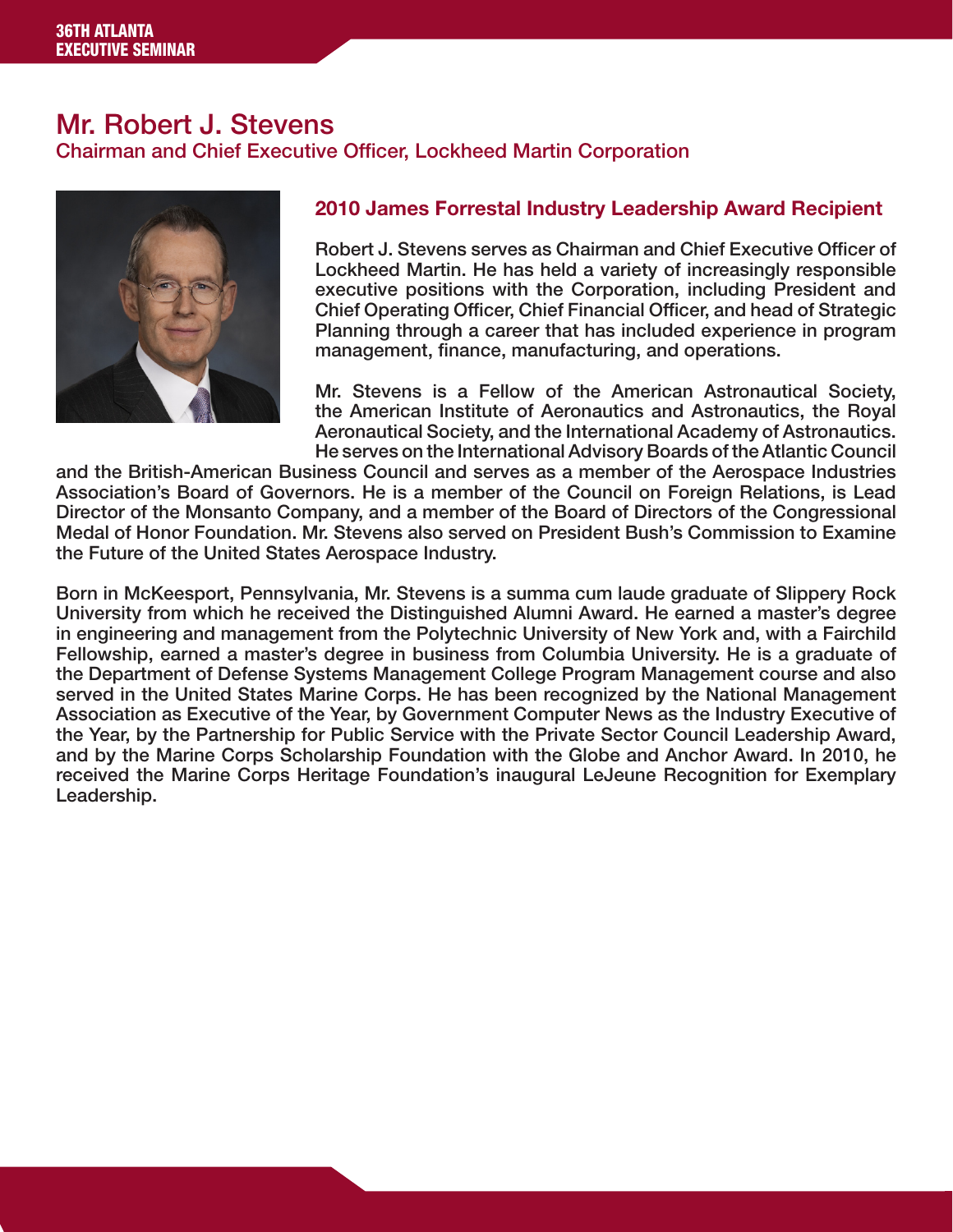## Mr. Lee Thompson

Deputy Assistant Secretary of the Army for Strategic Communications and Business Transformation, Office of the Assistant Secretary of the Army (Acquisition, Logistics & Technology)



The new Deputy Assistant Secretary of the Army (DASA) for Strategic Communications and Business Transformation, Lee Thompson, enthusiastically looks forward to helping his organization improve business and communications and to identify opportunities for efficiency. In his new role, Thompson will be responsible for strategic planning, business transformation, congressional, and communication activities for the Assistant Secretary of the Army for Acquisition, Logistics, and Technology (ASAALT).

Lee Thompson, the new Deputy Assistant Secretary of the Army for Strategic Communications and Business Transformation, plans to help foster an environment of openness and transparency to properly inform media stakeholders. (U.S. Army official photo.)

Thompson plans to strongly support the ASAALT, Army, and DODwide efforts to improve business practices and gain efficiencies where possible in an increasingly constrained fiscal environment. In short,

Pentagon and Army leaders recognize that the DOD budget is not likely to increase at to the degrees it has in recent years, therefore challenging acquisition professionals to "do more" with what they have. The acquisition community must maximize productivity and efficiency without necessarily receiving large increases in procurement dollars as in recent, post-Sept. 11 years.

"I am pleased to be here and look forward to continuing to develop and establish more efficient practices during this time of important change for the Army," Thompson said.

The DASA for Strategic Communications and Business Transformation is tasked with maintaining and strengthening ASAALT's relationships with its key partners and stakeholders, including members of Congress, industry, the media, and essential partners within the Office of the Secretary of Defense.

In his congressional role, Thompson will oversee efforts to reach out to members, key committees, and their staffs. His duties will include preparing senior leaders for testimony and congressional engagements, taking the initiative to inform members of pertinent developments in a timely manner, and responding to any concerns or issues raised by members of Congress and their respective staffs.

Business transformation will also be a key focus for the new DASA. This involves working with his staff members to identify and build on opportunities to apply Lean Six Sigma and continuous performance improvement processes to acquisition programs, with an eye to streamlining data and resources and maximizing chances for positive business growth.

Thompson plans to strongly support the ASAALT, Army, and DOD-wide efforts to improve business practices and gain efficiencies where possible in an increasingly constrained fiscal environment.

Engaging the media in a way that best tells the Army story is another essential part of Thompson's duties. He plans to stay in front of key media issues, foster relationships with vital media members, and help fashion appropriate responses to media queries. In addition, the new DASA will help foster an environment of openness and transparency to properly inform media stakeholders.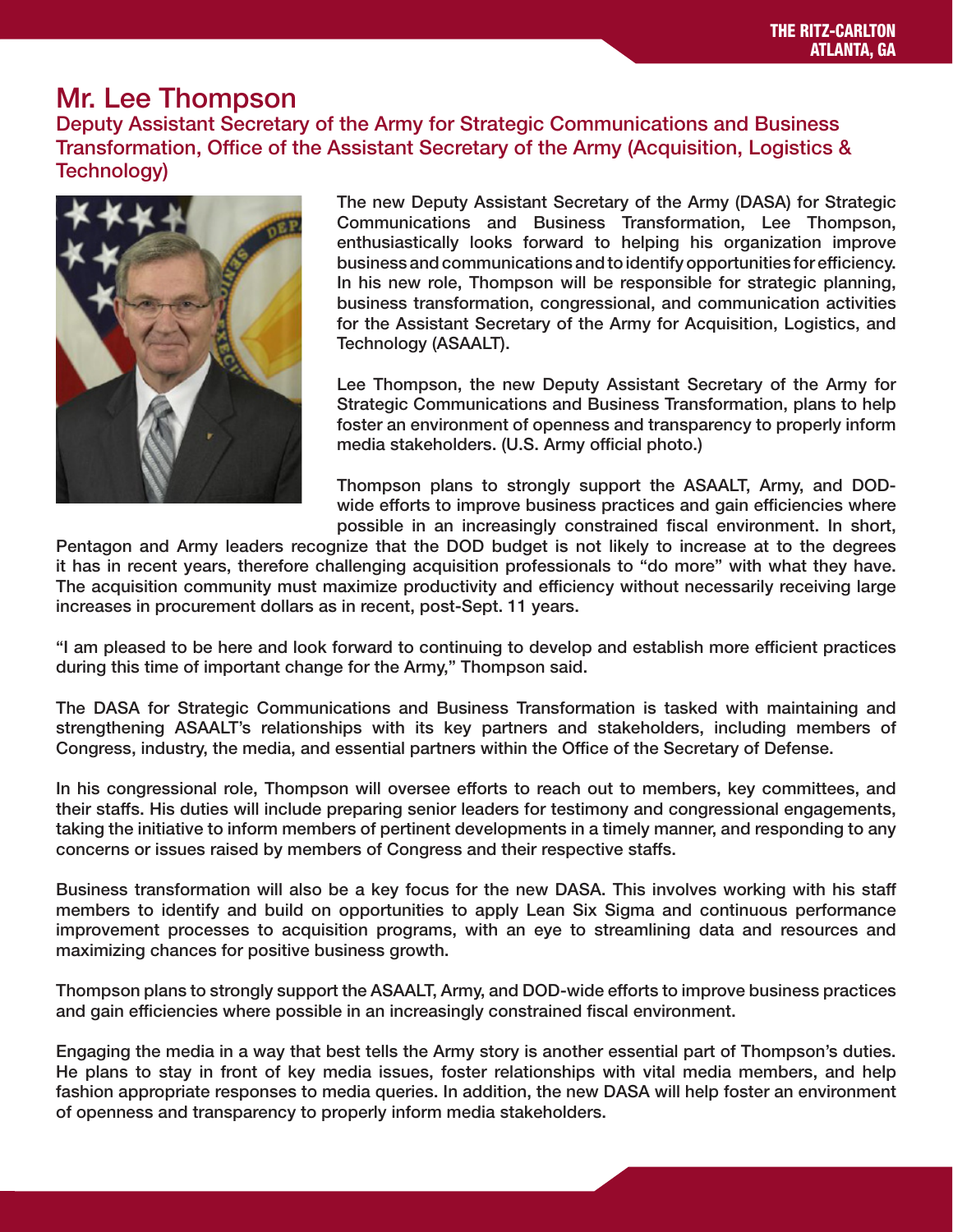# **NOTES**

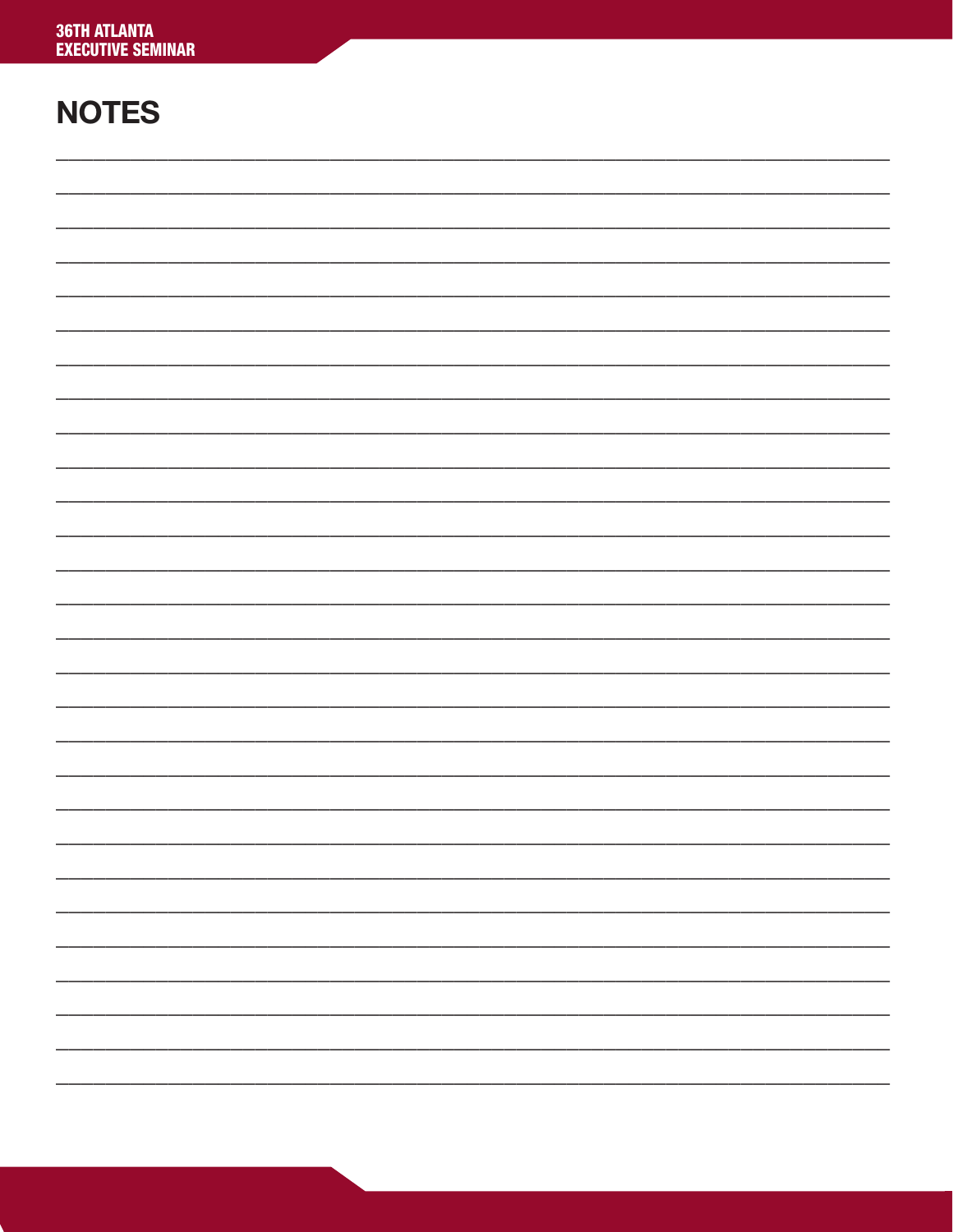# **NOTES**